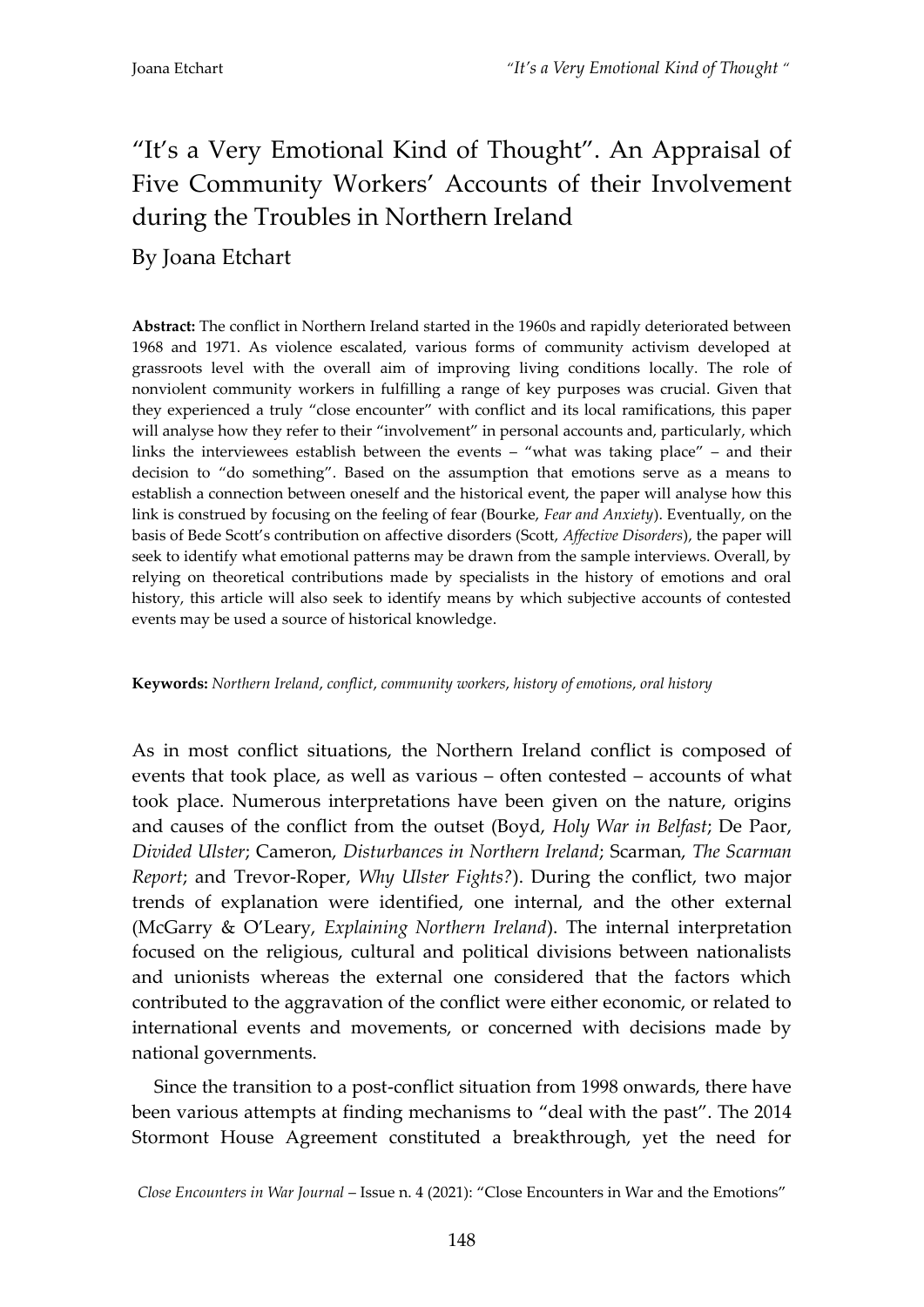effective investigations into the deaths of the Troubles has not been properly addressed and various key aspects still remain pending (Bryson, *Victims, violence, and voice*; Bryson and others, *Addressing the Legacy of Northern Ireland's Past*; Hamber & Kelly, *Practice, Power and Inertia*; and McEvoy, *The Legacy of the Troubles and the Law*). Accordingly, accounts of past episodes are given in that context of fundamental disagreement as to how to interpret the Troubles.

Arguably, such a context creates a specific type of reserve – shall we say a suspicion – in regard to what is sometimes perceived by historians as partial accounting. Yet, specialists in oral history have long proven that so-called subjective accounts and recollections constitute an important resource for the historian, provided that a scientific framework is elaborated that permits to use them as archival sources (Portelli, *The Peculiarities of Oral History*). In Northern Ireland, Anna Bryson conducted an oral history project on the memories of 1945-1969 in the town of Maghera in which she developed an interesting reflection on the subjectivity of the people interviewed. For example, she acknowledges that there are "shadings, contradictions, and tensions within each testimony" (Bryson, "*Whatever You Say, Say Nothing"*: 45). In line with this, this article posits that personal accounts may be taken into consideration in the historical analysis even when they are subjective or, shall we say, because they are so. The focus will be on feelings, emotions and affective experiences – the various labels will be used interchangeable– in line with recent works on the history of emotions (Boddice, *The History of Emotions*; Boddice, *A History of Feelings*).

As a starting-point, following Joanna Bourke's consideration that fear stands as "one of the most influential emotions in history" (Bourke, *Fear and Anxiety*: 111), the article aims to examine whether and how fear is displayed, particularly the fear of dying, and what other affective experiences are recalled by the interviewees when confronted with a situation of extreme danger. Besides, it also looks at the emotions which remain unidentified, even though they are perceptible during the interview, for example when the pace or the voice are altered.

But, before proceeding any further, the scientific approach must be clarified: the author does not seek to act as an analyst of the emotions of each interviewee. She does not intend to provide an explanation of the participant's emotional state. What this article seeks to do is to adopt a wider perspective. In order to do so, it relies on the ground-breaking work of oral historian Alessandro Portelli who studied the recollections of the event of the Fosse Ardeatine in Italy in 1944. Portelli contended that the historical event he studied had a double entry point as "both an event that actually happened and one that

*Close Encounters in War Journal* – Issue n. 4 (2021): "Close Encounters in War and the Emotions"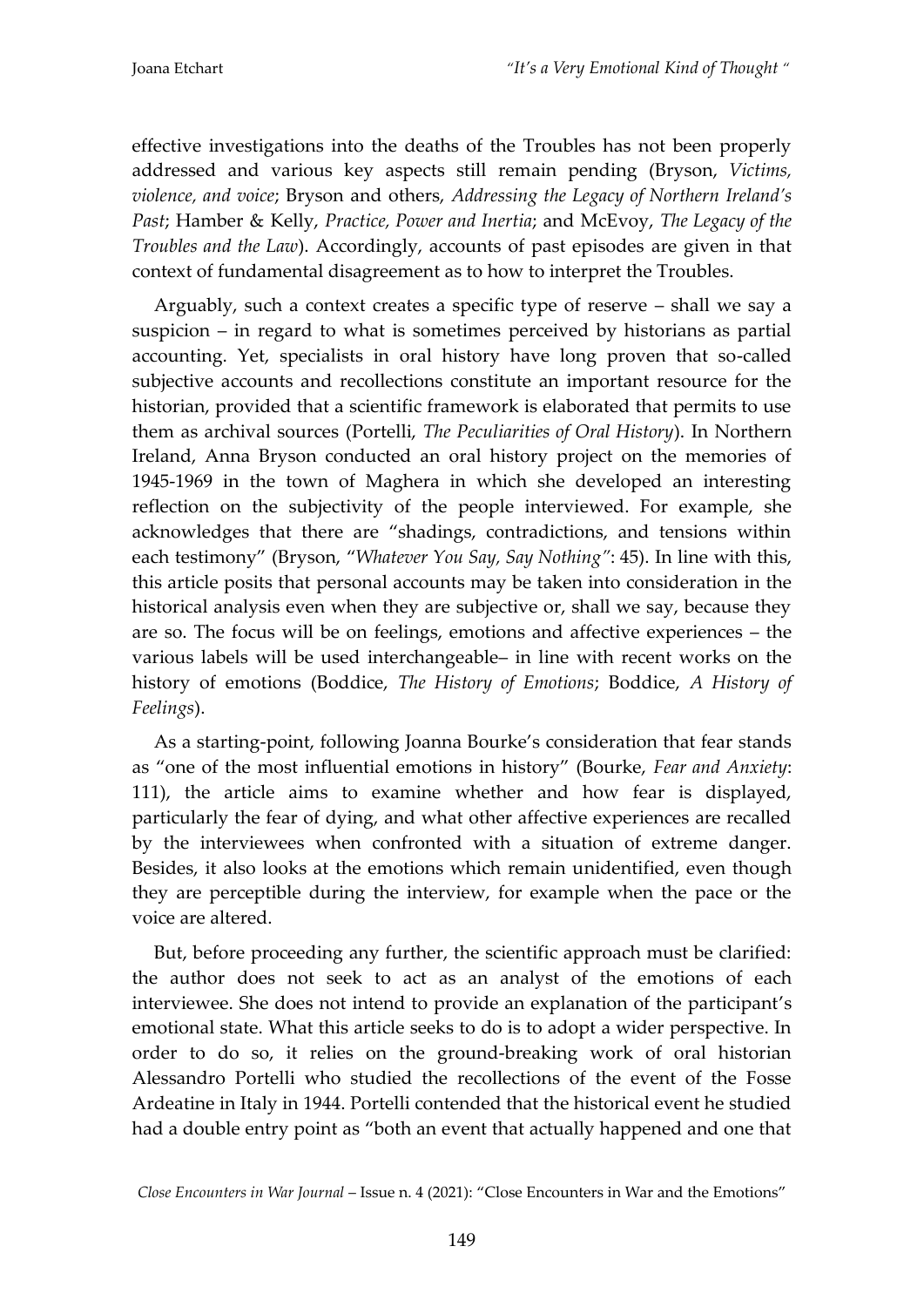is intensely remembered and conflictually narrated" (Portelli, *The Order has been Carried out:* 15). The Italian example applies to Northern Ireland, where the conflict is a ground of intense remembrance, but also of intense contestation of remembrance. Thus, the person who gives an account is also intervening in the contextual debate on the interpretation of the past. 1

Moreover, when seeking to appraise emotions in history, Jan Plamper developed the notion of a "temporal difference between the experience of an emotion and its memory" (Plamper, *The History of Emotions*: 290). In other words, the emotional recollection may be posited both as historical – how one felt when the events took place – and contemporary – how one feels when telling about it. This ambivalence constitutes the basis of the analytical approach adopted in this article. Firstly, we wish to identify the events that affected the interviewees and that mattered in their decision to become involved in various forms of community work. But, in addition, the article seeks to establish whether the affective experience that is recalled is part of a wider pattern. The framework for this interpretative grid – which is largely under construction – is influenced notably by the work of Bede Scott on affective disorders in colonial and post-colonial literary texts (Scott, *Affective Disorders*). He explained:

Rather than understanding emotion as necessarily subjective or individualized, then, I shall regard it here as a relational practice that may be socially or even politically determined. Or to put it another way, I will argue that literary representations of emotion need not be interpreted solely at the level of character, individual psychology, or the contingencies of plotting, but could also be related to wider historical processes. This shift in emphasis acknowledges the intersubjective quality of such emotional responses and, in so doing, challenges some of the boundaries that have traditionally insulated the individual from the collective, the psychological from the social. (7)

The "shift in emphasis" developed by Scott provides a sketchy yet promising framework to analyse interviews, by promising to study how the personal is "related to wider historical processes". The leading question concerns the affective signs that are perceptible in the testimonies under scrutiny: are they part of an "intersubjective" pattern? If so, the feeling might mean that the person is being infiltrated by more global historical events, by political decisions, or by social developments. When that occurs, Scott identifies that there is an "affective disorder" (10-16) of historical importance, which must be fully identified and then integrated into the historical account. This opens a very promising field of research into the various affective disjunctures of a historical nature that are perceptible in the oral testimonies of the Troubles in

*Close Encounters in War Journal* – Issue n. 4 (2021): "Close Encounters in War and the Emotions"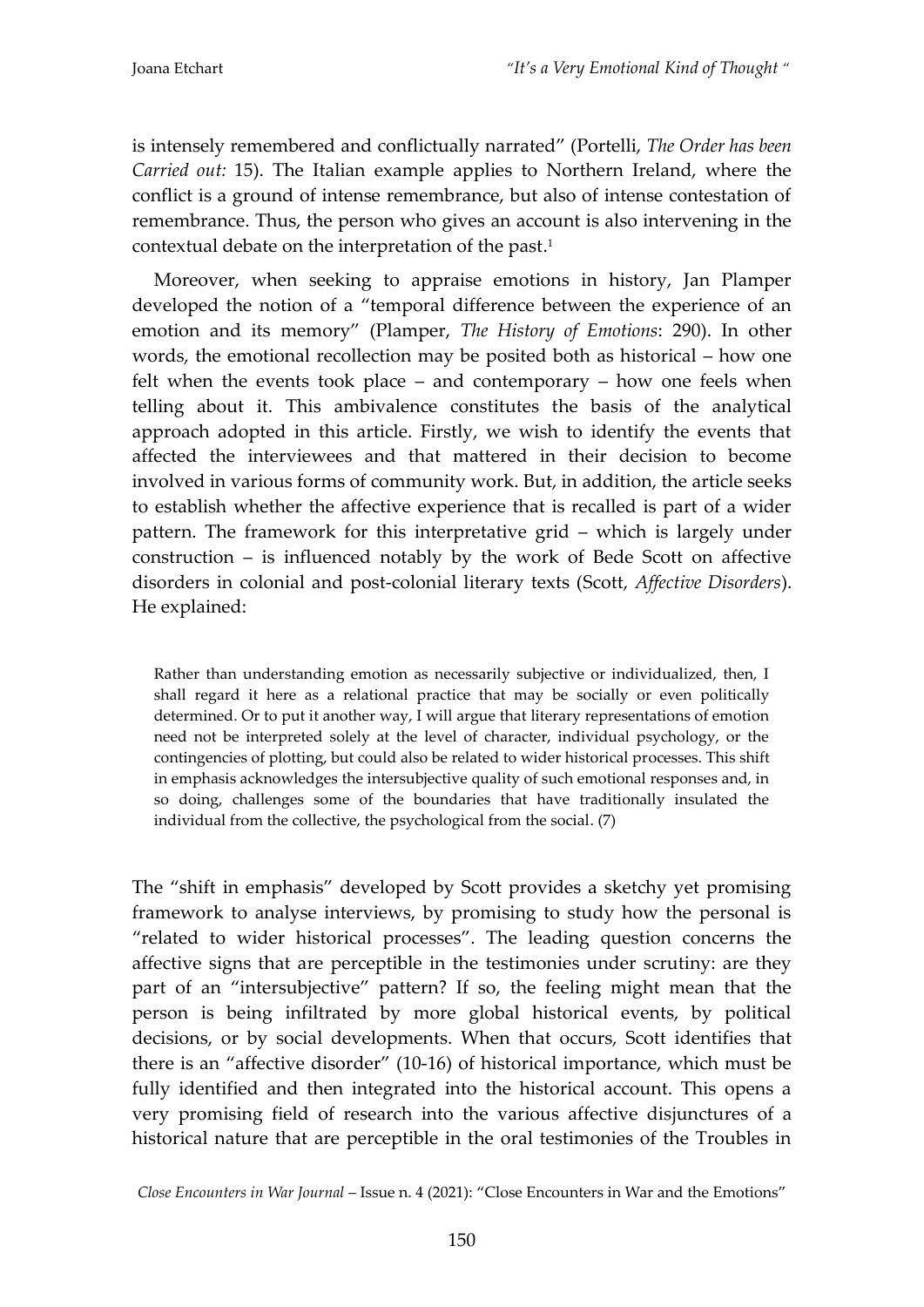Northern Ireland. The scope of the research being extremely ambitious, as a starting point, this article offers to look into the experiences of five key community workers who were involved in nonviolent initiatives locally during the three decades of the Troubles from the 1970s to the 1990s.

## **The emotional encounters with conflict**

This article analyses accounts of community workers who practised nonviolent forms of activism such as community development and community relations during the Troubles in Northern Ireland (Etchart, *Community Development*), when such activities were thriving. For example in 1974, there were approximately a hundred local community groups in Belfast alone (Fortnight Magazine, *Belfast Community Groups*: 1), and about 500 in Northern Ireland in 1975. This means that there was on average one community group for 3000 people (Griffiths, *Paramilitary Groups*: 194). But why focus on nonviolent community workers?

When one looks into the history of public policies supporting community groups and voluntary work during the Troubles, several key figures stand out for a variety of common features: firstly, they got involved locally in various forms of nonviolent community activism such as trade unions, women's groups, tenants' groups and facilitation, and, secondly, they did so incessantly throughout the Troubles. The role of community workers in fulfilling a range of key purposes during extremely difficult times has been documented by authors such as McCready, who shed light on the value of community development (*Empowering People*).

Moreover, in the 2000s, Michael Hall published the transcripts of interviews with community leaders in a series of booklets where he sought to define who these people were: "A list comprising not only those individuals who had never deviated from the peaceful pursuit of bridge-building between our estranged communities, but also former combatants who subsequently became involved in community work when the self-defeating nature of violence became ever more apparent to them" (Farset, *Grassroots Leadership 1*: 1). This article is rooted in the definition provided by Hall in order to contend that these people constitute a coherent group of nonviolent community leaders. What brings them together is their activism in a variety of local development initiatives during the Troubles and, consequently, their experience of activism during the conflict. In that regard, they represent an interesting, original entry point into the history of the Troubles.

*Close Encounters in War Journal* – Issue n. 4 (2021): "Close Encounters in War and the Emotions"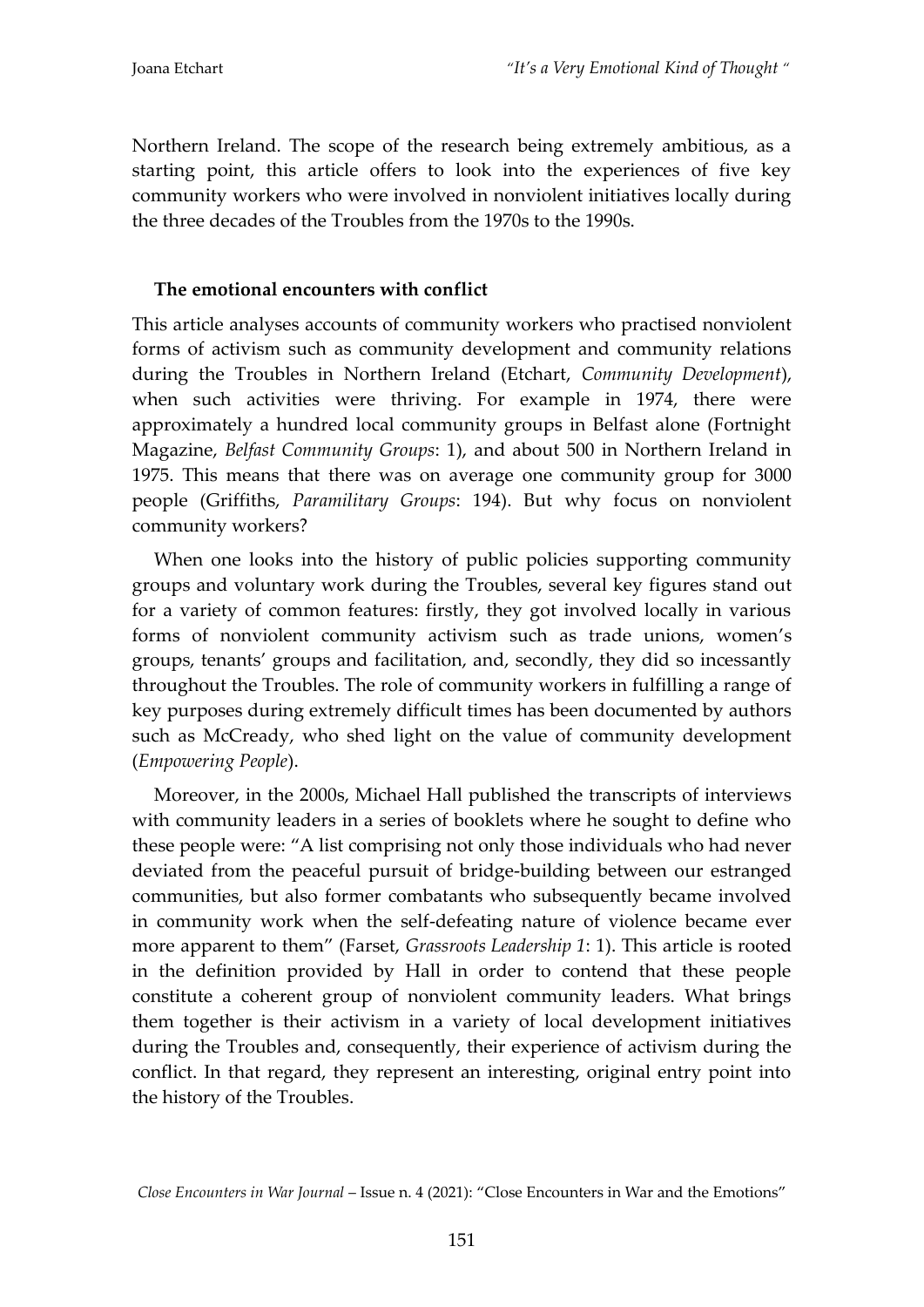Besides, as explained by Hall, some figures of nonviolent community activism were former combatants who had experienced paramilitarism themselves, and had concluded that this approach failed to improve local living conditions. Overall, community activism was practised within communities where coercive and violent actions were also promoted by local paramilitary leaders and activists. <sup>2</sup> The two served antagonistic aims, yet they were concomitant and community workers sometimes acted as liaising agents. For example, some of the fieldworkers employed by the Northern Ireland Community Relations Commission (NICRC, 1969-1975), the Community Development Officers (CDOs), had contacts with local paramilitary leaders as part of their liaising task and of the overall inclusive policy adopted by the leaders of the said Commission (Griffiths, *Paramilitary Groups*), even though they disagreed with paramilitary agendas (Etchart, *Les premières politiques de réconciliation*). This constituted one "encounter" with conflict, among many others.

In order to analyse how nonviolent community workers refer to their involvement and to their experience of the conflict, this article is concerned with the empirical analysis of five testimonies given by May Blood, "Joe" Joseph Camplisson, "Kate" Kathleen Kelly, Father Des Wilson and Joanna McMinn, who all have in common a commitment to improving local conditions during the three decades of the Troubles from the 1970s to the 1990s. <sup>3</sup> May Blood was a trade union activist in the local mill where she was employed (Blackstaff Linen Mill). She also contributed to setting up a residents' association in her neighbourhood in the 1970s (Springmartin, Belfast). She then worked for the Greater Shankill Partnership and became involved in the Women's Coalition. 4

Joe Camplisson worked as a CDO for the NICRC and, as such, guided local people in various community initiatives. He also acted as a facilitator in liaising with local paramilitary leaders. He continued in the Community Development Centre (CDC) up until the late 1970s. <sup>5</sup> Kate Kelly also worked as a CDO and she helped set up various community initiatives, especially with women. In the 1980s her activity became her full-time job through the funding available under the Belfast Action Team scheme. She later worked for the Department of Health and Social Services as an expert in community development. Father Des Wilson was a priest in the Ballymurphy area of Belfast. He helped people set up community projects of various sorts, including community centres such as the Springhill Community House. He also helped establish the Conway Mill Education Project. Joanna McMinn worked in the field of adult education with the Workers' Education Association and then the Open University. She helped

*Close Encounters in War Journal* – Issue n. 4 (2021): "Close Encounters in War and the Emotions"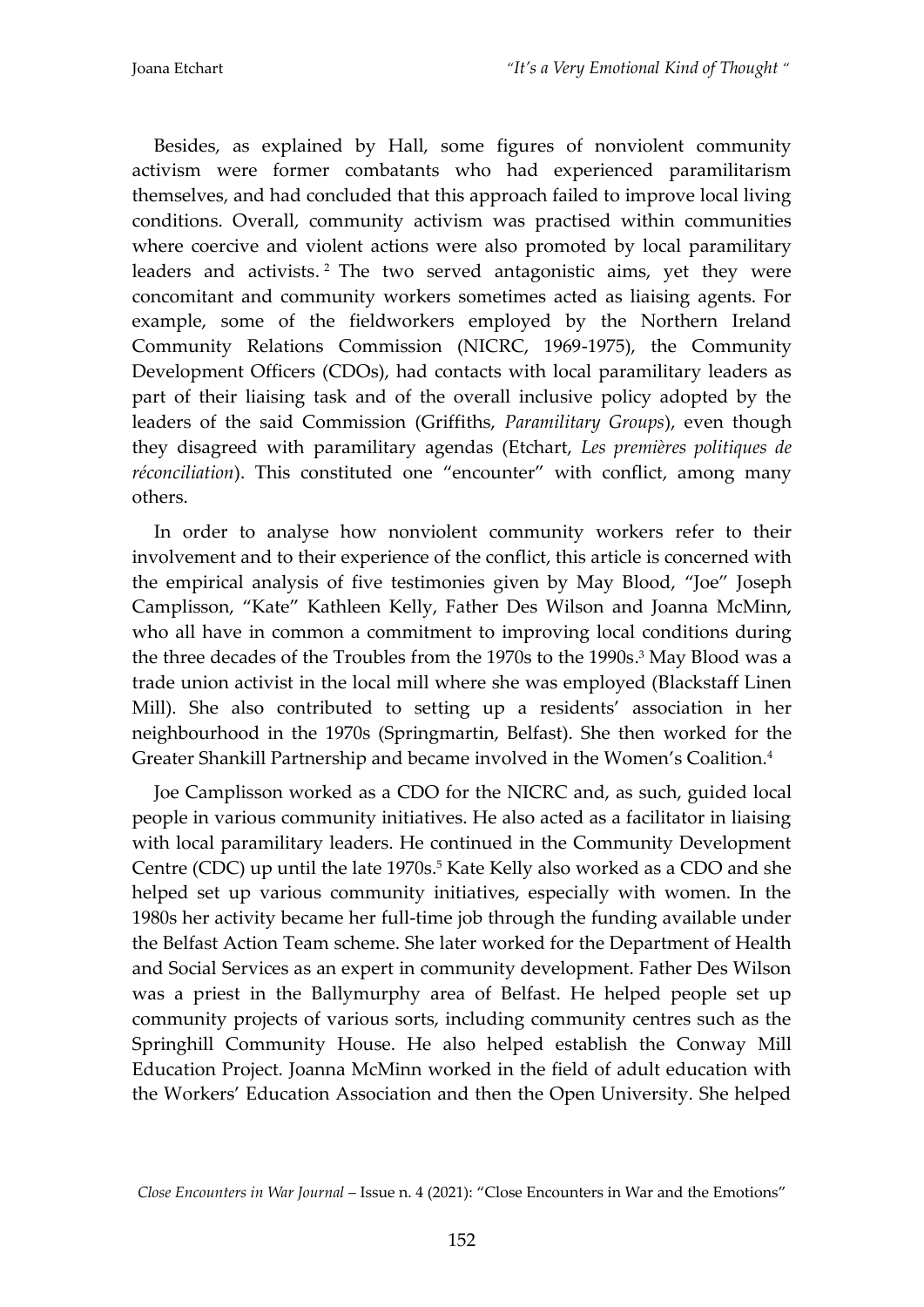set up various women's projects to improve women's education, health and welfare rights.

Traces of their work may be found in the reports of some community groups, in books and pamphlets (Blood, *Watch my Lips*; Wilson, *An End to Silence*; Wilson, *We didn't Take "No" for an Answer*; and Wilson & Sheehy, *A Diary of Thirty Days)*. But the main source of information is the interview. Joe Camplisson was interviewed by the author on a variety of occasions between 2005 and 2010. His testimony was also published by Michael Hall, so was May Blood's (Farset, *Grassroots Leadership 1*). This article also relies on interviews conducted by the local community media centre Northern Visions TV (NVTV) as part of the "Our Generation Archive project". The interviews were conducted and broadcast between 2009 and 2011.

Interestingly, in the introduction to the series of pamphlets, Michael Hall acknowledged that the community workers he interviewed were hesitant to speak at first. He identified two sorts of "anxieties":

All the interviewees were initially reluctant to reminisce about their experiences, concerned that such personal accounts might read as self-promotion. I endeavoured to assure them of the wider benefit in sharing their successes and their failures. Some reminded me that personal accounts were inevitably highly subjective, and that others might have different recollections of the same periods in our history. Nevertheless, despite such anxieties, they all agreed to be interviewed. (Hall, *Introduction)*

Generally speaking, community workers tend to adopt a modest position, and they avoid talking about the personal. But some of them might also be reluctant to share an account that they consider "highly subjective". This reserve indicates that they are aware of the context of fundamental disagreement as to how to interpret the past. Precisely, this might represent a major scientific challenge: how may such subjective accounts become an integral part of the history of the events they describe?

#### **Examining the meanings of fear**

Several historical episodes resurface in conjunction with a personal – or an emotional – reference to the notion of fear. Yet, the following examples show that the meaning of fear is variable. As a case in point, in the NVTV interview conducted in 2009, May Blood recalls an episode during the Troubles where fear predominated in the neighbourhood where she used to live with her family (near Rodent Street in West Belfast). May Blood is a Protestant and she used to

*Close Encounters in War Journal* – Issue n. 4 (2021): "Close Encounters in War and the Emotions"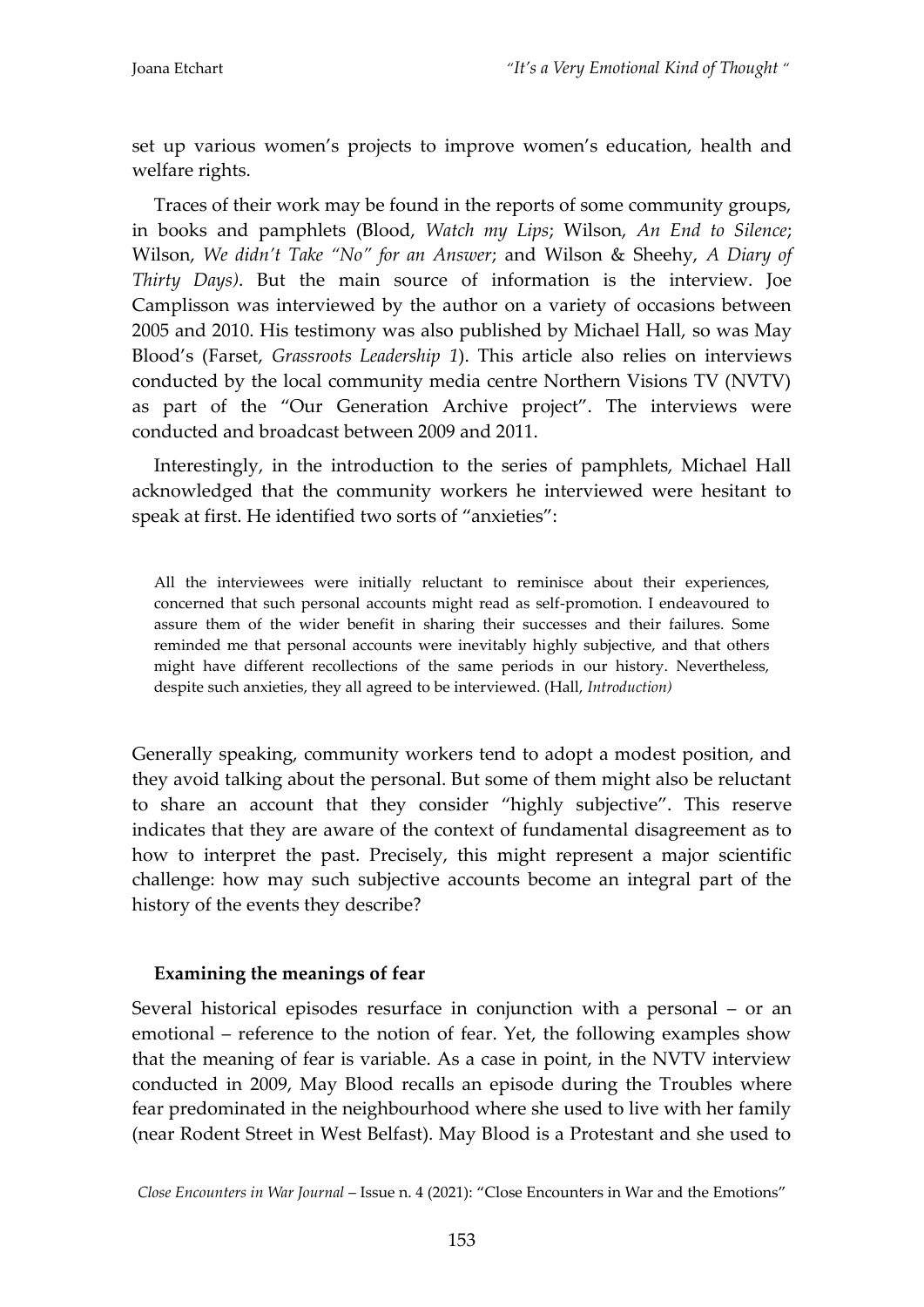live in a mixed neighbourhood. She describes the moment when they were forced to move out of their family home in 1971. This is how the events unfolded:

We were actually burnt out of our home by Protestants. They came one night to put the neighbours next door out. My dad came out and said to them "catch yourselves on, this woman's not doing any harm." There was a great fear in the community at that time because people were disappearing. You went to bed and when you got up the next morning there was another two neighbours gone, nobody ever knew where they went. And the fear was, that they were taking all of the Catholics and then they were going to come and shoot all the Protestants. [...] Luckily my mum and dad were on holiday in Newcastle. They lit the bonfire right up against our house and all the ceilings came down and every window in the house was broken. It was a definite message. We decided we had to move. (Blood, *NVTV Interview*: 21:20-25:00)

Roden Street used to be a mixed neighbourhood with Protestants and Catholics living next door to each other. This episode describes intense intimidation by people coming at night and highlights the fact that the two communities were at risk, that it was the mixed nature of the place that was being targeted. Such forced movements of population occurred sporadically in various parts of the city of Belfast during some of the extremely violent episodes that took place between 1968 and 1971 (Cameron, *Disturbances in Northern Ireland*; Prince & Warner, *Belfast and Derry in Revolt*; and Walsh, *From Hope to Hatred*). Rodent Street is mentioned especially in the context of the "Flight", which was a brief yet intense episode of population movement that took place in August 1971, in the aftermath of the introduction of internment on August 9th. Internment without trial was a special measure, introduced by the regional unionist government in Stormont with the approval of the British government, allowing the police force – the Royal Ulster Constabulary (RUC) – and the British Army to arrest people suspected of belonging to paramilitary groups and to detain them in internment camps. This targeted essentially suspected republican paramilitaries of the PIRA (Hennessey, *The Evolution of the Troubles*; McCleery, *Operation Demetrius*).

Police officers and British Army soldiers raided houses and made arrests *en masse*, which contributed to increasing tensions locally and, combined with various other factors, triggered population movements. According to a report issued soon after by the NICRC Research Unit (*Flight*), hundreds of Catholic and Protestant families were forced to leave their homes in chaotic conditions. This led to extreme poverty as people generally left with little to no belongings to seek shelter elsewhere. It affected both Protestants and Catholics, as

*Close Encounters in War Journal* – Issue n. 4 (2021): "Close Encounters in War and the Emotions"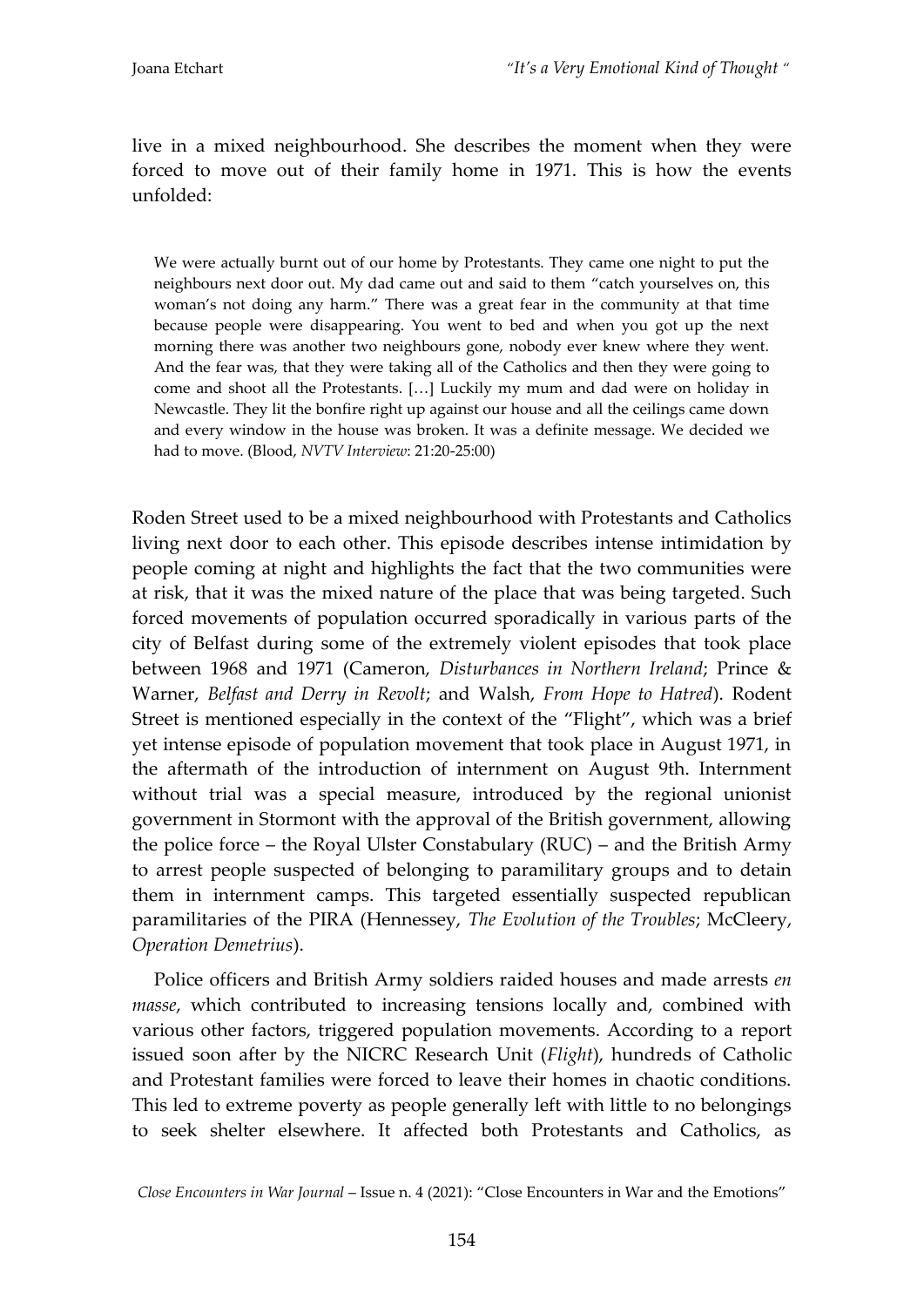indicated in the report: "of the total number of movements 40% were Protestant while 60% were Catholic" (*Flight*). May Blood's account sheds light on extreme levels of destitution. She explains that they "ended up squatting in Springmartin – that was the only way we could get rehoused" (Farset, *Grassroots Leadership 1*: 5). In the interview conducted in 2010 by the NVTV, Kate Kelly also refers to an episode, in which she got involved in an ad hoc relief committee to try and help the people who had been forced out of their homes and were now homeless (Kelly, *NVTV Interview*: 17:26).

Interestingly, the fear of dying as described by Blood in her account is experienced at the level of the community ("great fear in the community at that time"). There is a double entry into the risk of dying: the personal risk of being shot or of dying in a fire in your house, and the global danger of vanishing as a community of mixed identities. This shows the importance for her of having grown up in a mixed neighbourhood in the 1950s, and of having experienced the destruction of such a community.

This also surfaces in the testimony provided by Father Des Wilson who grew up in Ormeau Road in Belfast, where Catholics and Protestants were "good neighbours" (Wilson, *NVTV Interview*: 01:30):

I was very fortunate, I grew up on the south side of Belfast in the Ormeau Road area. And it was a very mixed area. We had a man living near us who was a tremendous preacher, he was one of the old Huguenot stock, Professor [Douglas] Savory and he was working at Queens, he was a Professor of French. He used to go out every weekend or so, preaching against the Catholic Church [laughter] which is an interesting kind of neighbour to have. But the district was very, very mixed indeed. Because two doors from him there was another family, one of whose members was put in prison for six months for wearing an Easter Lily for the republicans. So how much more mixed can you get? [laughter] So I was very fortunate in that way. (01:15 – 02:23)

Des Wilson insists on the "very, very" mixed nature of the area as regards religious identities and political aspirations – the Easter Lily is a symbol that is worn to commemorate the republican/nationalist struggle in Ireland during the revolutionary period and the War of Independence (1912-1922). Incidentally, although that aspect is not made explicit by the interviewee, the families also belonged to different social classes, one neighbour being a University Professor and Des Wilson's own family being of modest origins (01:10). He describes the extreme differences between them with a touch of irony, which indicates that no sense of danger emanated from living in close proximity to each other. He even feels "very fortunate", which shows that he appreciated the diversity.

*Close Encounters in War Journal* – Issue n. 4 (2021): "Close Encounters in War and the Emotions"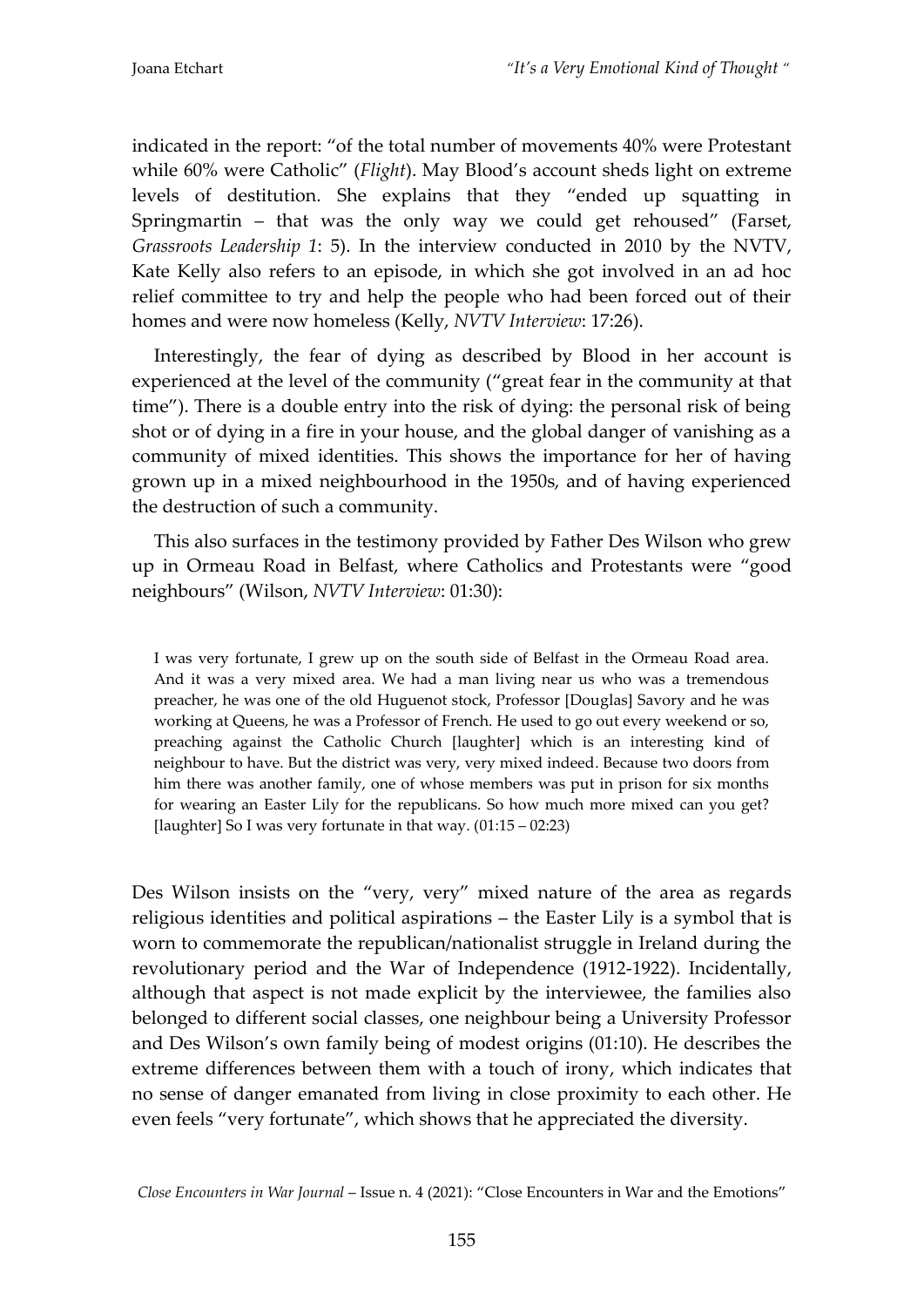This is quite typical of people who grew up in the 1950s. <sup>6</sup> May Blood also says that the situation deteriorated notably during the intense rioting of the late 1960s (Cameron, *Disturbances in Northern Ireland*; Scarman, *The Scarman Report*) and during the episode of the Flight, which, according to her, put a "strain in relationships with Catholics". But there was an "underlying feeling that we were friends", especially in the local mill where she worked and where she got involved as a trade unionist (Blood, *A History of Feelings*: 18:00 – 20:00). Interestingly, the strain is presented as circumstantial, but the feeling of friendship is perceived as deeper. This analysis is quite common among community workers belonging to the generation who had grown up in mixed neighbourhoods. This came to an end in the early years of the Troubles as a result of "fear in the community", as described by May Blood. In her case, this was induced by members of the Protestant community – which she also regards as her community Farset Community Think Tanks Project, *Grassroots Leadership (1), Recollections by May Blood and Joe Camplisson*. She was not afraid of what people from the other community might do to her, but of what members of her own community were capable of doing. Her recollections also indicate that what used to be safe – the family home, the street, one's community – suddenly became dangerous.

#### **Sensing danger**: **when violence and fear penetrate into homely sets**

When Father Des Wilson became a priest in the late 1960s, he was appointed to the area of Ballymurphy in West Belfast. He describes the destitution and extreme levels of poverty in the area. In his account, the streets became a very dangerous place: "In the early 1970s when terrible things were happening, people simply couldn't be sure when they left their house in the morning that they'd come back in the evening." (Wilson, *NVTV Interview*: 13:05). He refers to "shootings", as people were "being shot" in the streets (13:30).

Highly intense episodes took place in the early 1970s and, as mentioned previously, in the days that followed the introduction of internment and the intrusion of police and army officers in homes. In the neighbourhood of Ballymurphy specifically, a dramatic episode took place between August  $9<sup>th</sup>$ and 11th. As explained by investigative journalist Ian Cobain (*Ballymurphy Shootings*), who looked into the "Ballymurphy Shootings", soldiers from the British Army took over a local community centre and used it as a base. The next 36 hours were chaotic: the soldiers raided the homes of suspected members of the IRA and shot people on the streets. The events left ten people dead, one of whom was a priest, Father Hugh Mullan. Fifty years later, in May 2021, the Lord Chief Justice's Office in the Royal Courts of Justice in Belfast stated that

*Close Encounters in War Journal* – Issue n. 4 (2021): "Close Encounters in War and the Emotions"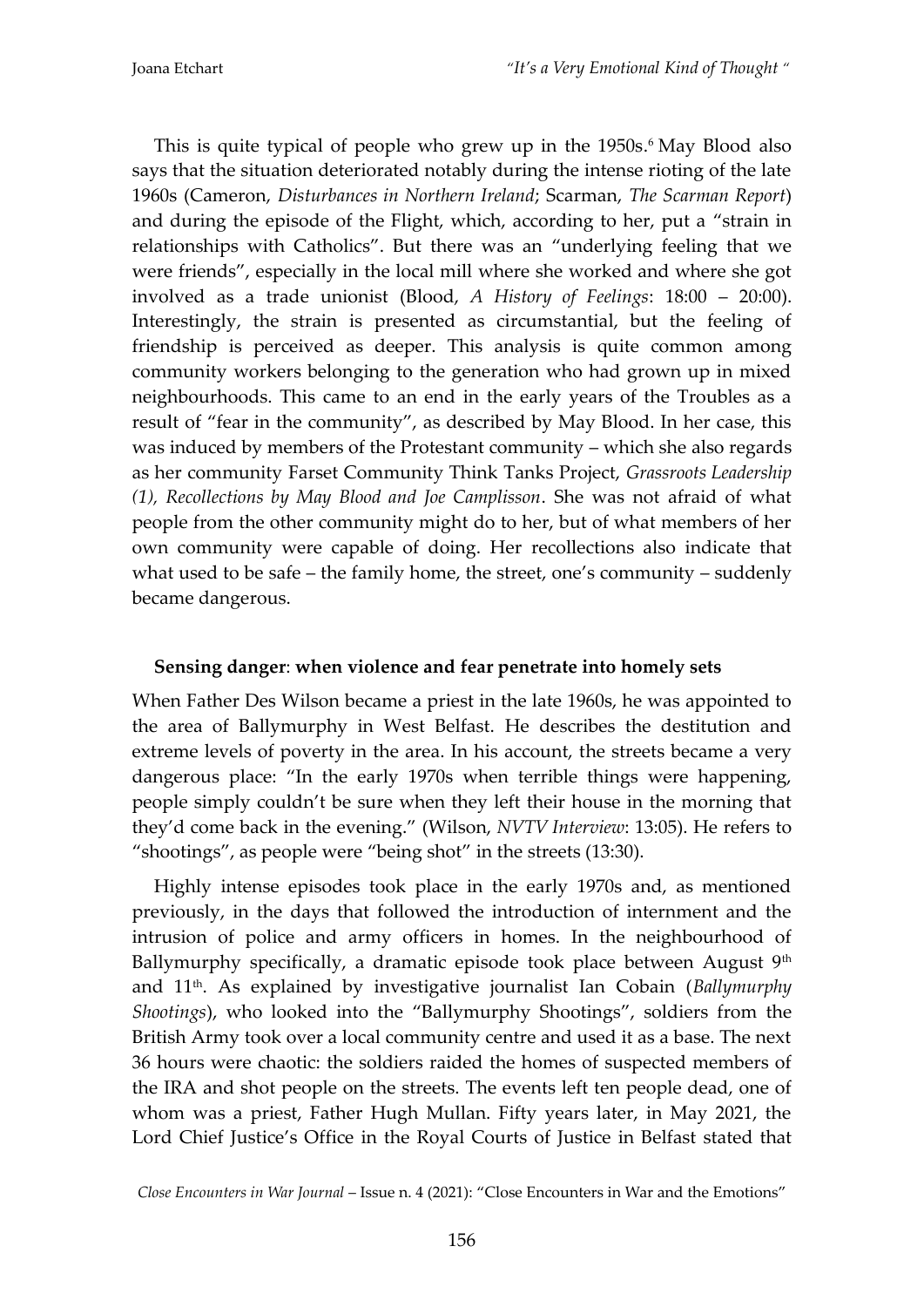the ten victims were innocent, that the use of force against them was not justified, and that no measures were taken to protect civilians (Judicial Communications Office, *Summary of Findings*). That it took fifty years to properly investigate the shootings and publish the findings testifies to the immense difficulty of "dealing with the past". Although an initial investigation into the deaths was conducted in 1972, it was deemed unsatisfactory and the account of the events became intensely contested during and after the Troubles until 2018, when the new investigation into the shootings began. The soldiers argued that some people were armed and that they belonged to the PIRA (Cobain, *Ballymurphy Shootings*). But the relatives of the ten victims incessantly claimed that they were innocent civilians. The political and historical stakes of such disagreements are obviously high, and this episode constitutes one example of the numerous unresolved cases of the past in Northern Ireland, which accordingly remain "highly subjective", and constitute historical "anxieties" per se (Bourke, *Remembering War*).

Des Wilson's account testifies to the tense atmosphere that prevailed in the streets of Ballymurphy and also to the fact that civilians were targeted. At one moment, he recalls a traumatic episode when, after providing assistance to a local family whose son had been shot by military fire, he left to go home: "As I was going out of the house, I suddenly became conscious of the fact that there was a number of women who had formed themselves around me, and they never said a word! When I think about it today… it's [pause] it's a very emotional kind of thought you know." He then goes on: "We moved out to the main road. You could hear people shouting away." And he remembers thinking: "My God, they'd have done that for any cleric, any person" (Wilson, *NVTV Interview*: 13:00 – 15:30). The tension is palpable in his account when he remembers people shouting – that is a very precise sound which testifies to a high sense of alertness. The precision of some aspects of the moment represents the tension generated by the possibility of dying, given that he felt he had become a target too. Is this why the recollection is such "an emotional thought", as he puts it? He is also possibly impressed with the spontaneous, brave attitude of women who shielded him from bullets. But, arguably, the "very emotional kind of thought" might also be a contemporary emotion generated *during* the interview, as he remembers not only the events, but also his own position in it. This stands as a case in point of the dual meaning of a feeling as both a past experience and a contemporary comment.

The account given by Wilson of the transformation of a safe place into a dangerous one also concerned rural settings, as shown by Joanna McMinn's oral testimony given in 2011. McMinn was born in England and moved to

*Close Encounters in War Journal* – Issue n. 4 (2021): "Close Encounters in War and the Emotions"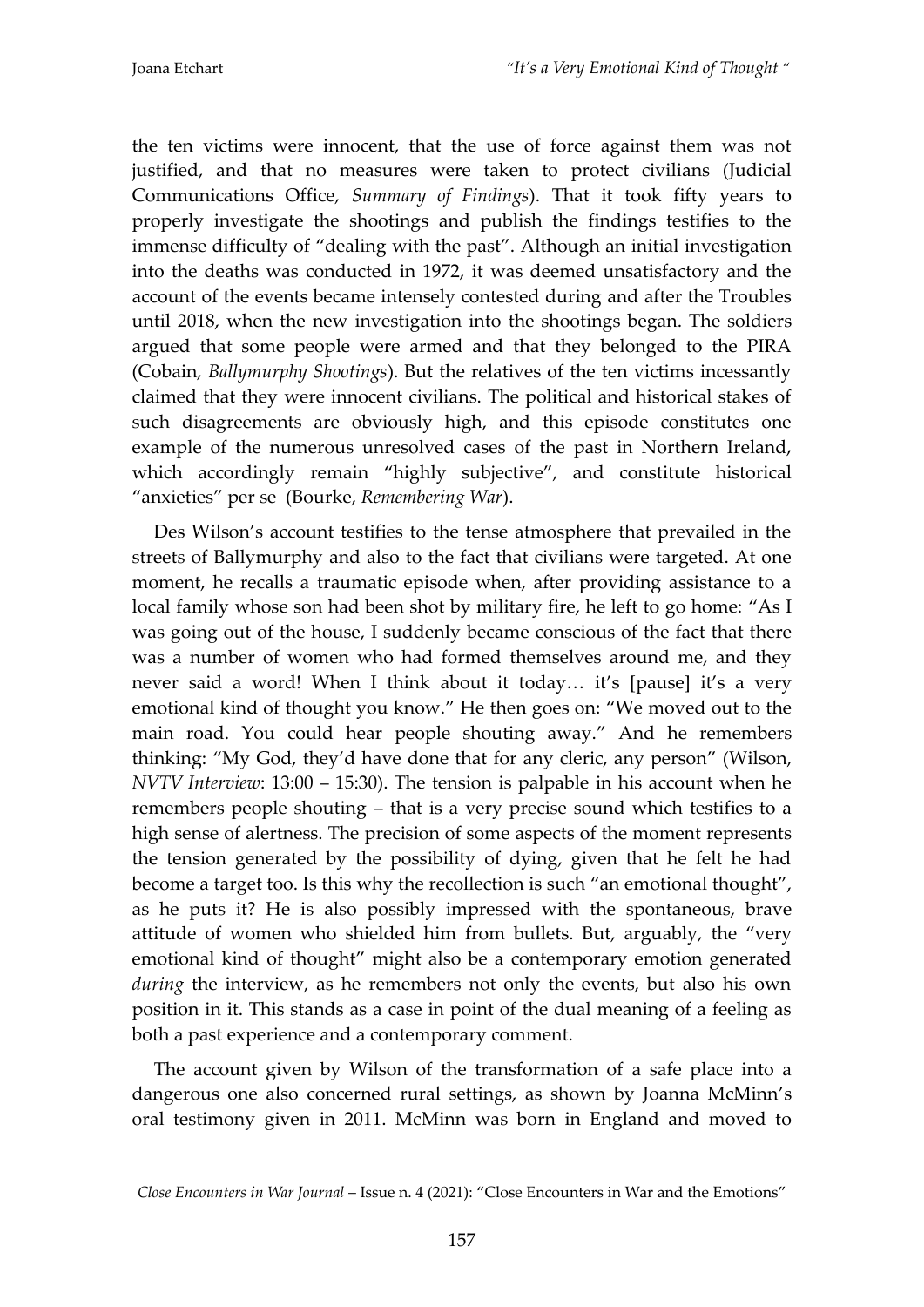Northern Ireland in 1974. She lived in the Glens of Antrim, which was considered "a safer place to be, to be out of Belfast" (McMinn, *NVTV Interview*: 07:20).

Even there you were very aware of the things happening, you know, just the patrols  $[...]$ one of things I remember is the presence of the UDR [Ulster Defence Regiment 1970-1992] and how our Catholic neighbours would tell us that they could be stopped by somebody who knew them, but asked them who they were and where they were going from [sic] and where they were coming from  $[...]$ . I was so conscious of the actual hurt of it to people, to be treated like that by people who knew you. (07:20 – 08:00)

This account describes the intrusive nature of Army patrols "even there", that is to say in the countryside, and the very special feature of the UDR as a locally recruited regiment of the British Army, who employed local people (mainly Protestants). She describes her awareness of the "hurt" to "people", who in this case were Catholics. She did not experience the hurt personally, as she was not a Catholic, but she nonetheless knew that this represented a humiliating experience. This hints at the intersubjective quality of the feeling of humiliation that possibly circulated from one person to another, in this case from those who experienced it to those, like McMinn, who knew about it.

When asked by the interviewer if she was frightened, she says she felt safe given that she was considered an "outsider". However, she recalls one episode when she did feel frightened. It concerns the death of John Turnly, who was from a traditionally unionist family. Yet, in the 1970s, he joined the nationalist Social Democratic and Labour Party (SDLP) and then set out to create the new Irish Independence Party (Connla, *John Turnly Remembered*). McMinn recalls:

At one time my husband had been involved supporting somebody who was standing for election, John Turnly [founder of nationalist Irish Independence Party, shot dead in 1980 by loyalist paramilitaries]. And then he was murdered, he was shot dead by the UVF, I think, 7 in Carnlough and his wife had been driving him somewhere and wasn't aware that somebody, you know, was following them and so on. And after that I was frightened. My husband had had a close association with him. Now people who knew said, you know, you actually have nothing to fear. We'd lived for seven years without a lock on our door, and, we got a lock on the door, and a dog and, you know. (McMinn, *NVTV Interview*: 08:10 – 09:25)

McMinn suggests that Turnly was assassinated because he was a Protestant nationalist, and was thus perceived as a traitor by members of the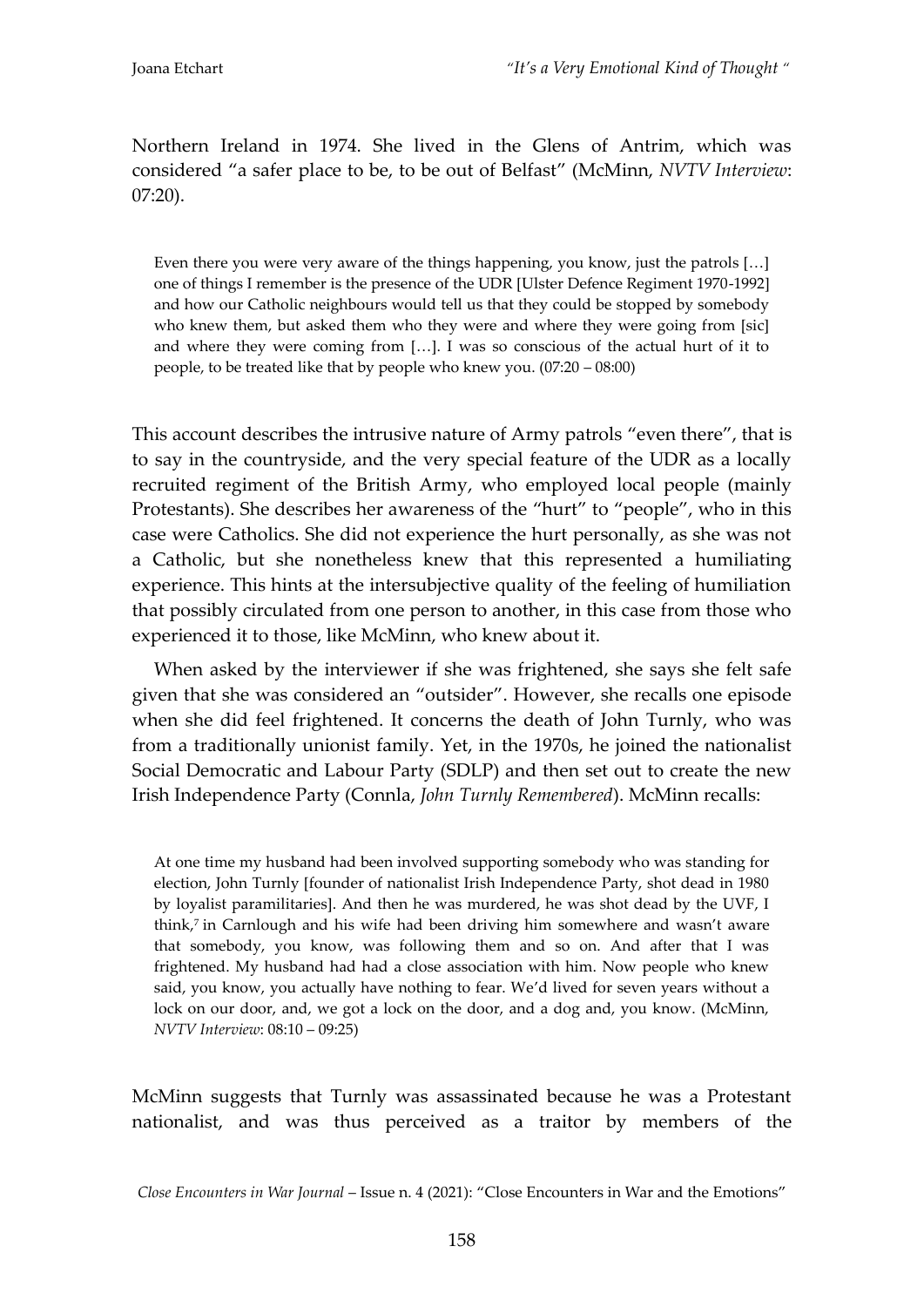Protestant/unionist community. That loyalist paramilitary leaders locally perceived Turnly's nationalist activism as deviant represents one facet of the intimidation exerted on the community in general, pressing people to conform to what was seen as one's community's accepted identity. The fear of being deemed disloyal was also conducive to keeping one's head down, as described by May Blood: "For many people it eventually became a matter of: just go to work, come home, keep your head down and don't go creating any problems for yourself out there" (Farset, *Grassroots Leadership 1*: 5).

Besides, McMinn's account of Turnly's assassination shows that the conflict came close to her at that moment as she now believed that her husband had become exposed as a target too. A close examination of the oral performance indicates that her pace and phrasing become extremely allusive – there are a series of suspended endings and recurrent use of "you know". When violence, and murder, become a possibility, a specific type of fear – a sense of alertness – is induced, as when McMinn refers to Turnly's wife not being "aware that somebody, you know, was following them and so on", and when she says that they eventually "got a lock on the door, and a dog and, you know". The pace and the allusive tone show that McMinn and her husband were aware of possible security threats to their lives on an everyday basis, and in their own homes. This is an interesting example of the phenomenon of infiltration of a historical, political and social transformation – that their lives are now at risk – into the personal account. The kind of fear that invades the homely sphere constitutes an important affective disorder. Further analyses would be required to fully grasp the extent of the phenomenon – how intersubjective is it? – and to identify the various meanings of that specific kind of fear.

In addition, the allusive tone that surfaces through the oral quality of the document indicates that many things are left unsaid, notably about "people who knew", that is to say, people who knew of paramilitary activities and agendas. This reveals an interesting facet of the experience of the conflict, that of encounters with paramilitarism. Indeed, on some occasions, community activists such as Joe Camplisson acted as local facilitators. This began as part of the community relations programme devised by the NICRC and was later pursued by a number of local community groups (Etchart, *Community Development*; Etchart, *Path Dependency*). Joe Camplisson began to work with paramilitary leaders such as Andy Tyrie (UDA) from 1970 onwards. He explains: "We [Andy and I] had an understanding that I could only work with people who were not dealing with weapons, but those who were doing something on the social front. I felt that this trust being placed in me, coming from a Catholic background, was amazing" (Farset, *Grassroots Leadership 1*: 23).

*Close Encounters in War Journal* – Issue n. 4 (2021): "Close Encounters in War and the Emotions"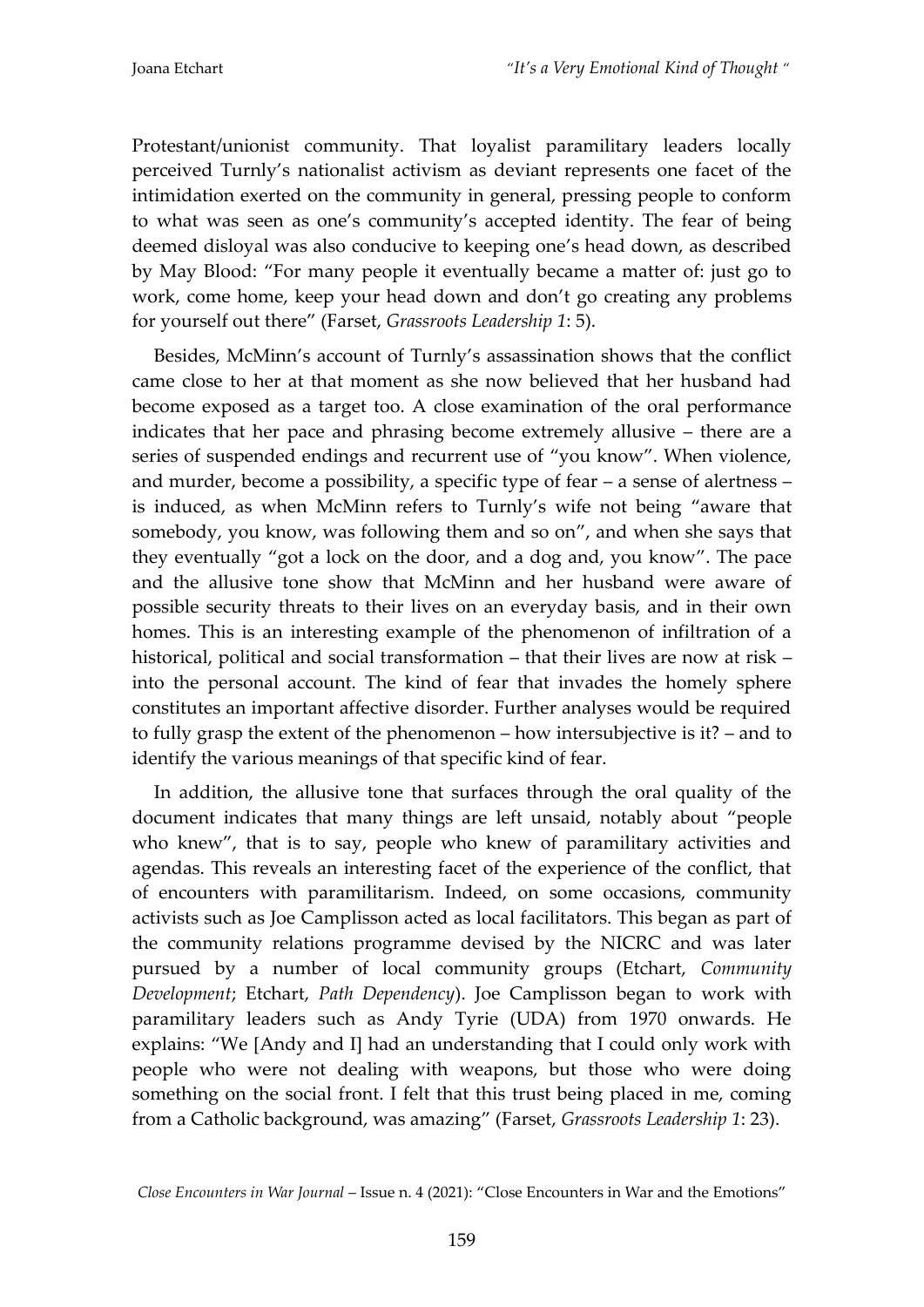The relationship-building experience felt, as he says, "amazing", which is indicative of the importance given to this type of work. This also consisted in trying to develop an analytical discourse among paramilitary leaders. Ideally, this would lead them to acknowledge the failure of paramilitarism (23-26). Of course, the objectives of the community worker and the paramilitary leader were antagonistic: the former aimed to develop peaceful forms of activism, the latter to gain community support for violent actions through their involvement in the "social front". Despite the difficulties inherent to such unconventional work, it nonetheless developed in the 1970s (Etchart, *Les premières politiques de réconciliation*). <sup>8</sup> More generally, though, Camplisson's account of his encounter with Andy Tyrie also suggests that the experience of fear was extremely paradoxical for the nonviolent community workers.

#### **The links between fear and agency**

Although in her analysis of the affective experience of fear Bourke explains that this may reinforce subordination, she also insists that it may adversely "unravel" subordination and lead a person to act against it (Bourke, *Fear and Anxiety*: 125). This is extremely relevant in the case of the testimonies under scrutiny. For example, the terrible episode of the flight of May Blood's family gives way to a description of how she "almost" instantly got involved in a community project, the Springmartin Residents Association, in order to improve the living conditions in the neighbourhood:

Almost immediately on moving into Springmartin, I got involved in voluntary community work. I got a group of women together plus one man who was included because he was good at writing letters. We began to say, this is what we want in our estate. We pay the same rent as everybody else and therefore we are entitled to the same things. (Blood, *NVTV Interview*, 22:00)

The street, we are told, was "a dump" as a result of the events of the previous days. Blood explains that the group was mainly made up of women, even though the social environment locally was rather hostile to women being active in the group. In her account, there are allusive references to local paramilitaries who intimidated them and even led them to disband the group. Blood adds that "women were taking risks": "all the men were drinking in the local pubs and the women were fighting – in the Association – it was not easy"  $(22:00 - 27:00)$ . This describes the conservative expectation of "all the men" that their wives' role was in the private place of the home, not as an activist in an association.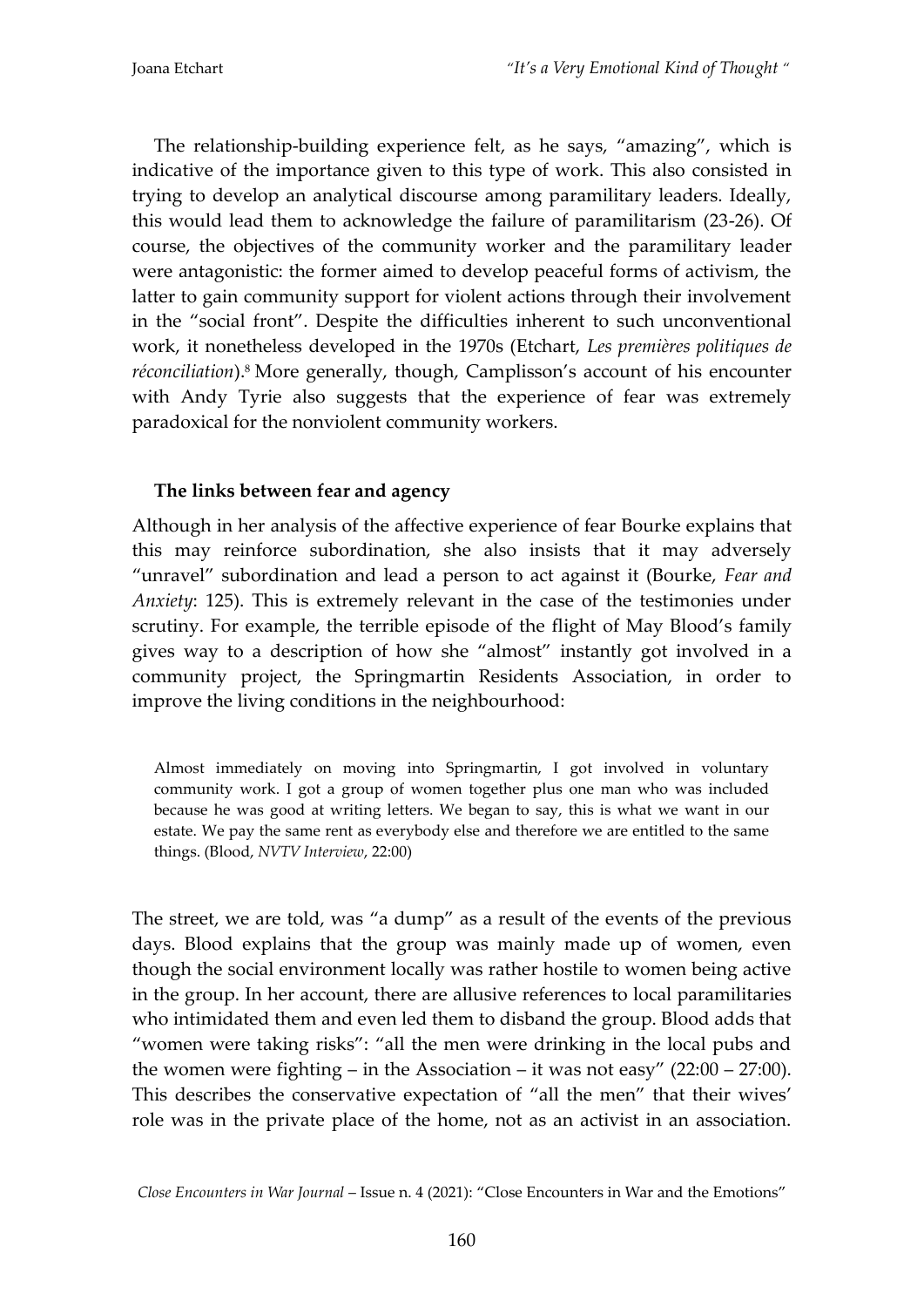Blood also refers to a form of "hesitancy to get involved by Protestant women who were married to paramilitaries" (28:30), which shows the extent to which paramilitarism had infiltrated the home and the personal. <sup>9</sup> The experience of fear and of activism are associated in Blood's account when she refers to the fact that she was free ("I was free", 29:00) despite the hostile environment as regards women's activism. Besides, the various episodes and developments of the 1968- 1971 period, notably her family's flight in 1971, created in her a "desire" as she says, to become actively involved locally: "And I suppose from all this involvement the desire grew in me to help people" (Farset, *Grassroots Leadership 1*: 4).

This, we argue, may take place when fear becomes "experiential", in line with what former member of the South African African National Congress and former Justice Albie Sachs described as "experiential truth". According to him, among other types of truths, experiential truth means "deriving from lived experience certain conclusions about life, about existence" (Sachs, *The South African Truth Commission*: 35). Regarding May Blood, the knowledge gathered from her experience of the conflict and from "all this involvement" led her to construct this notion of "desire" to help people. Somehow, fearful episodes reinforced her sense of capacity. Drawing from her experience as a trade unionist in the local mill, she knew that she could contribute to improving people's lives. Father Des Wilson also refers to this when he concludes that after many tragic moments he "learned tragically" (Wilson, *NVTV Interview*: 16:35).

This experiential truth also surfaces as the experience of a contradiction. For example, interviewees often describe a moment when they felt disconnected from their environment. May Blood says:

When the whole Civil Rights thing fell apart and we went down the road of the Troubles, for a long time I felt confused, I felt lost, I didn't fit into this world around me. Even in later years that's the way I have often felt: that somehow or other I don't fit into all this. Not that I'm not British, not that I'm not a Protestant, for I'm a very loyal Protestant and my faith is very important to me, but all that was happening around me seemed to have little to do with my Britishness or my Protestantism. All of a sudden we were supposed to wave a flag to prove we were loyal? I don't believe you have to put a flag outside your window to prove you're loyal, I just don't believe that. (Farset, *Grassroots Leadership 1*: 6).

She describes that she felt a disjuncture between what she feels, her beliefs and the "world" around her. Interestingly, in the accounts, the experience of a contradiction often contributes to getting involved in community action and, more specifically, in *networking*. The testimonies are invariably interspersed

*Close Encounters in War Journal* – Issue n. 4 (2021): "Close Encounters in War and the Emotions"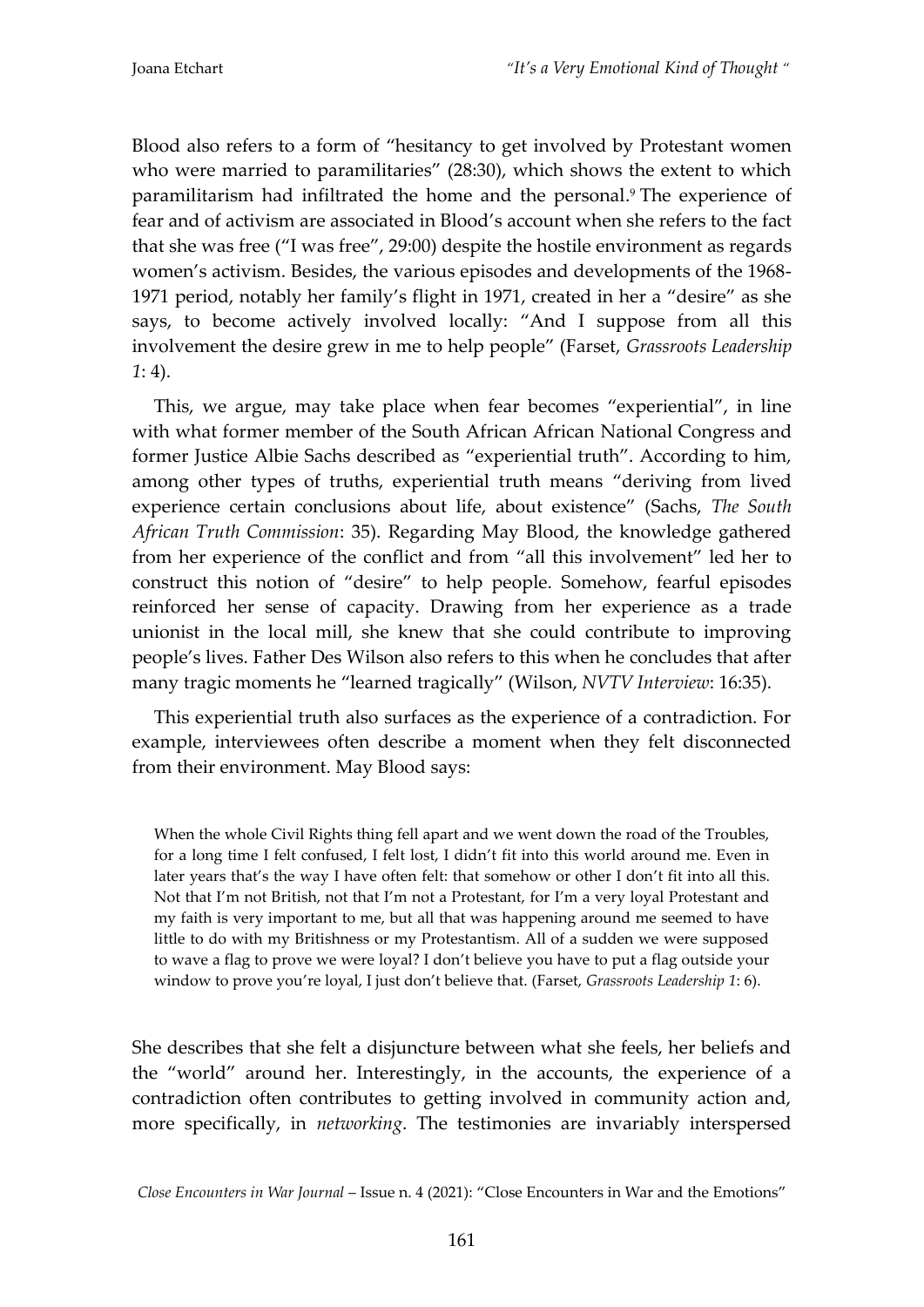with accounts of getting in touch with someone, of ringing someone, of getting phone calls, and so on. There are many little signs indicating an intense networking activity. For example, Kate Kelly explains how she – and three other community workers – became involved with Women's Information Groups in the early 1980s:

We all had contact in different ways and then gradually our discussion focused on  $-$  in those days women, first of all, they hadn't the good conditions, the good living conditions they have now, I mean they were beginning to have it,  $[...]$  but women were emerging to provide support for children, mostly that was it, it was mothers and toddlers' groups, that is where that began. So we became aware of all of that, and each of us had different information, and similar information as well, about what was going on. So we gradually came to a point where we thought we should ask, without any kind of [pause] what's the word, like a kind of direction, well, the direction was to bring the people we knew, the women we knew, together. (Kelly, *NVTV Interview*: 32:00-33:30)

This extract sheds light on a series of very elaborate social skills such as being aware of the needs emerging on the ground, having detailed information on "what was going on", and having "contact in different ways". The approach is also fundamentally collective and consists in bringing people together, be they community workers or local people. Women's Information Groups were set up in the 1980s to help women make informed decisions on key issues such as health, family and finance. The rationale, as described by Donahoe in her book on women's contribution to community development (*Peacebuilding through Women's Community Development*), was to create links between women from various areas and to encourage them to share information on the issues that mattered to them.

Kelly describes the difficult context of the Hunger Strikes in the early 1980s, when tensions escalated. Kelly and the groups she worked with were organising an event in London and had to pick up women from their homes in various neighbourhoods. This was potentially hazardous. Yet, Kelly identifies that moment as important, as it "indicated very clearly how [pause] people want to go on, want to relate, they get value out of that and that's why it's so important to continue to examine how the relationships can be developed. I mean, people are dying to be in touch with each other really [laughter]!" (Kelly, *NVTV Interview*: 42:00 – 43:00).

This is an interesting comment that runs counter to the dichotomy that is often drawn between nationalists and unionists in Northern Ireland. Kelly, instead, describes a yearning for contacts. This echoes Joe Camplisson's description of how his contacts with loyalist paramilitaries felt "amazing". Both

*Close Encounters in War Journal* – Issue n. 4 (2021): "Close Encounters in War and the Emotions"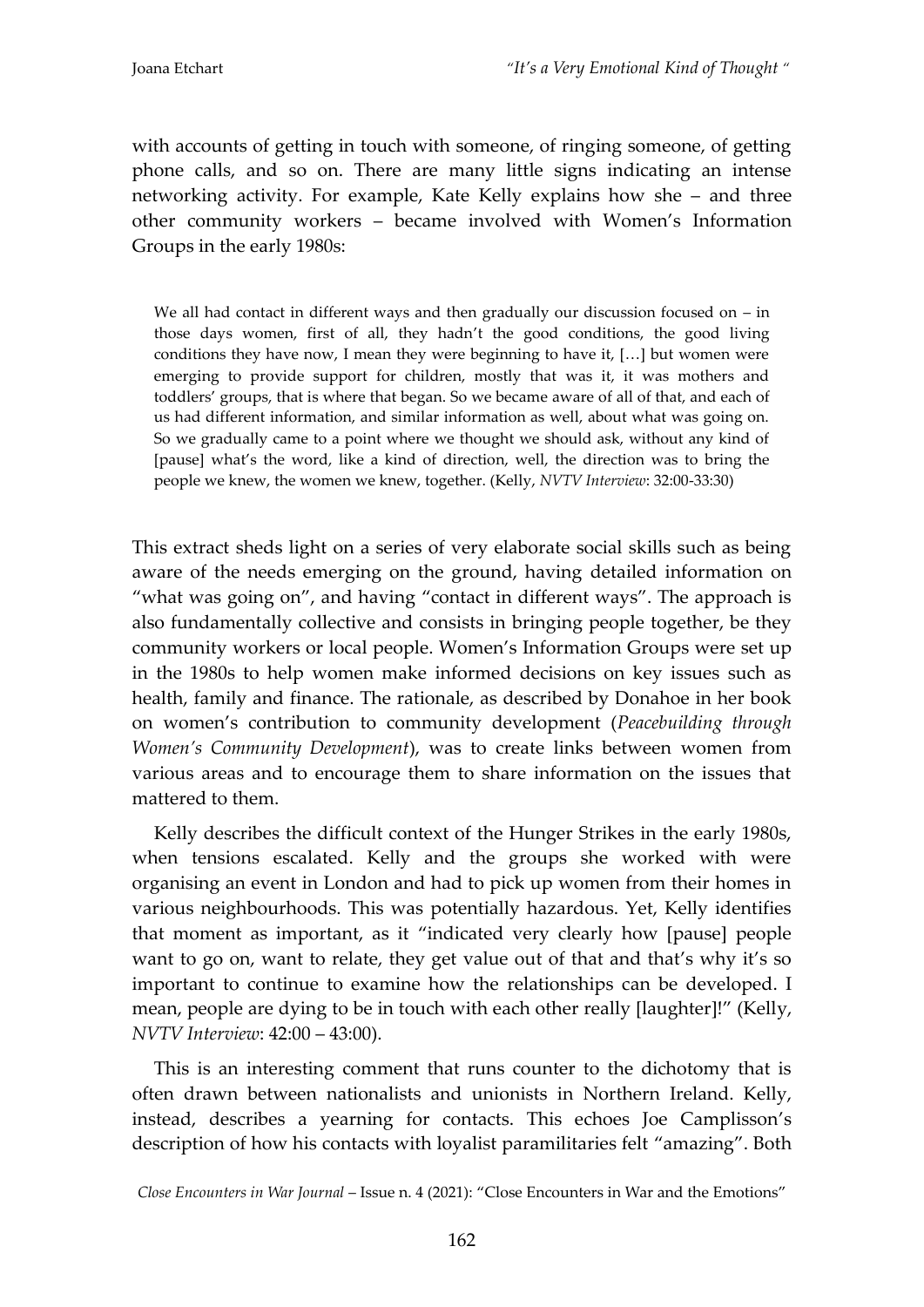examples show that the type of community work that they practised during the Troubles relied heavily on networking skills, and that it felt like a passion for most interviewees.

In that sense, the sample of interviews shows that taking action may also be construed as an emotional pattern. On that level, Joe Camplisson's account is quite telling:

One important incident occurred when I was working in the Greencastle area. I was driving along the bottom of Serpentine Road when I heard a bomb go off somewhere in the vicinity. Immediately I did a quick turnaround and came flying back up, shaking. The bomb had been in a pub across from where I held some of my meetings; indeed I had been on my way to one of these. And I was halfway up the Serpentine Road when I stopped and said to myself: "What am I doing", I wasn't afraid of danger, I was more terrified of what I would see ; I didn't know whether I would handle it. But I went back down again, and that fact of turning around and going in the direction of the danger took me through a fear barrier and was also a turning point in my work. (Farset, *Grassroots Leadership*: 23)

This extract is eloquent in many ways. On the one hand, the *historical* emotion of fear is complex. The interviewee is "shaking" first, he then describes a series of consequent affective experiences: the fear of dying, and the apprehension of having to cope with an atrocious scene. Eventually Camplisson transcends the "fear barrier". This is an elaborate reflection on his emotional experience during a bomb attack. The affective description also shows how the dreadful atmosphere of the moment infiltrates the personal account. On the other hand, though, Camplisson also makes a *contemporary* comment upon the necessity of getting involved in the sort of perilous and sensitive work that he undertook as a facilitator. He explains his more general commitment to working "in the direction of the danger", that is to say by adopting unconventional and sometimes risky approaches such as liaising work and the facilitated analysis of needs.

#### **Concluding remarks**

From a historical perspective, several aspects of the Troubles have surfaced among the interviewees. For example, some of them referred to the changing nature of community relations between 1968 and 1998 and the importance of specific events locally such as the impact of internment. The levels of strife and division changed during the Troubles, and were impacted by internal and

*Close Encounters in War Journal* – Issue n. 4 (2021): "Close Encounters in War and the Emotions"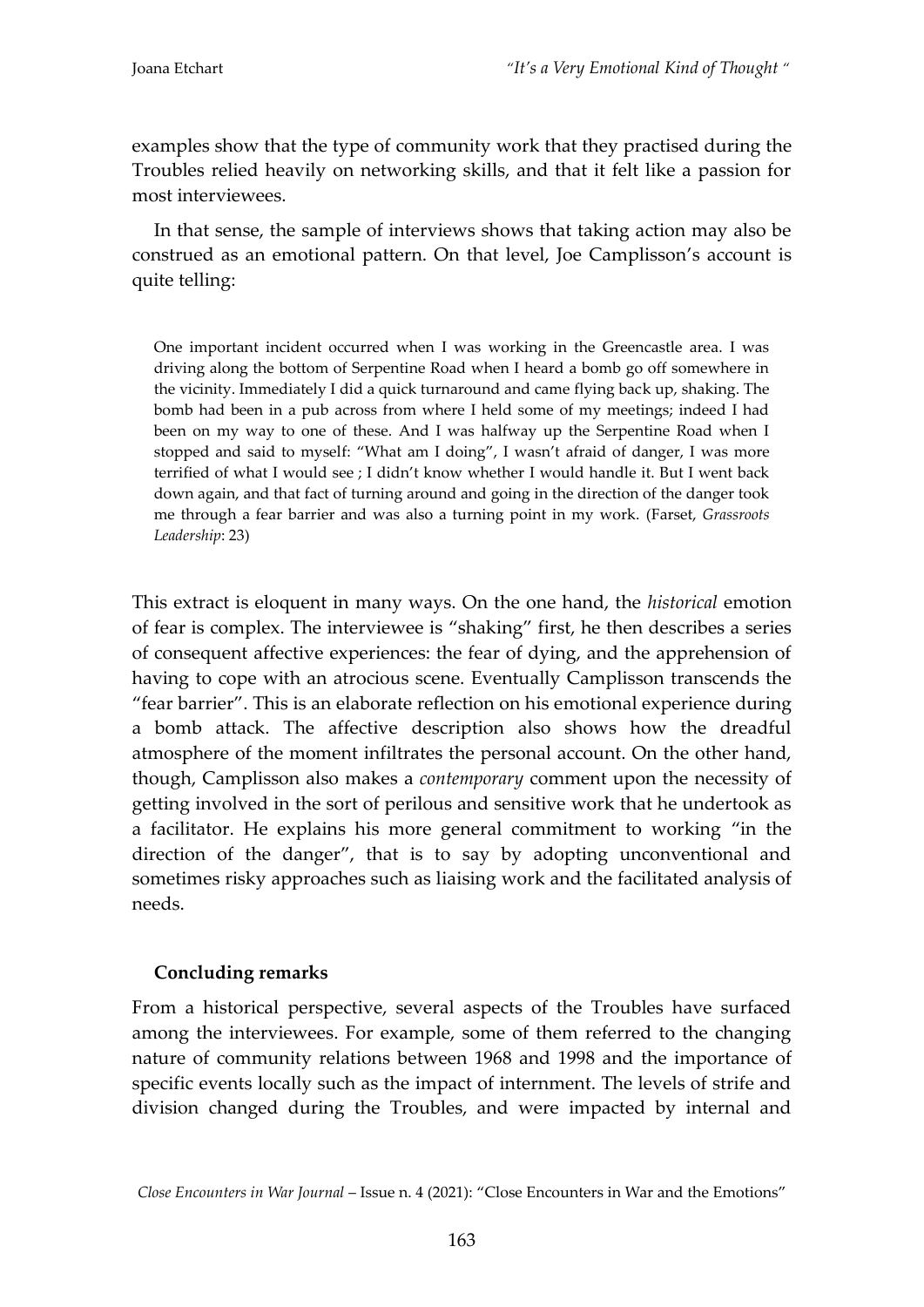external power relations. The accounts also reveal complex patterns of subordination and domination in the communities.

Besides, through the analysis of the emotional experience, an additional layer of meaning was added and key affective disorders were identified. For example, interviewees described various situations of extreme danger during the conflict – such as shootings against civilians in 1971, and intimidation against attitudes seen as deviant in the community in the 1970s and 1980s. On such occasions, the fact that a personal or an affective recollection surfaces sheds light on the penetration of contextual developments into homely settings. A series of signs have been identified such as the reference to an emotional experience – fear for instance – but also less obvious signs pertaining to the oral nature of the sources – such as allusive pace and phrasing. These, we argue, are key indicators of various phenomena of infiltration and of affective disorders of historical significance, such as the destruction of one's – mixed – community in the late 1960s and early 1970s and the deep sense of loss attached. A major emotional disjuncture also concerned the transformation of a safe place, such as the home or the street, into a dangerous one, as in during the Ballymurphy Shootings, but also as a result of the paramilitary presence, coercion and violence.

As a case in point, the article also found that the emotional experience of interviewees contributed to their involvement in community work. They were risk-takers, and they often worked in dangerous situations. Yet, the fear translates into a "desire" to act, and as a passion for human interaction and collaboration. We also observed that fear and the experience of a *contradiction* were interrelated. In Kate Kelly's interview, when referring to the people whom she worked with in the 1980s, she states that they were "dying to get in touch with each other" (Kelly, *NVTV Interview*: 42:12). The use of the expression "dying to" inadvertently reveals the importance of contradictory experiences during the conflict, how people fathomed them and felt about them. This raises interesting questions as to the intersubjective meaning of such an experience: what emotions are associated with it? Further research is deemed necessary to better apprehend this and also the variety of meanings attached to the experience of fear. Eventually, this article has identified analytical tools that permit to take into account the sort of historical material that might be perceived as imperfect – such as personal recollections and oral sources – in the hope that people's experiences and affective disorders such as the ones of nonviolent community workers might eventually form an integral part of the history of the Troubles.

*Close Encounters in War Journal* – Issue n. 4 (2021): "Close Encounters in War and the Emotions"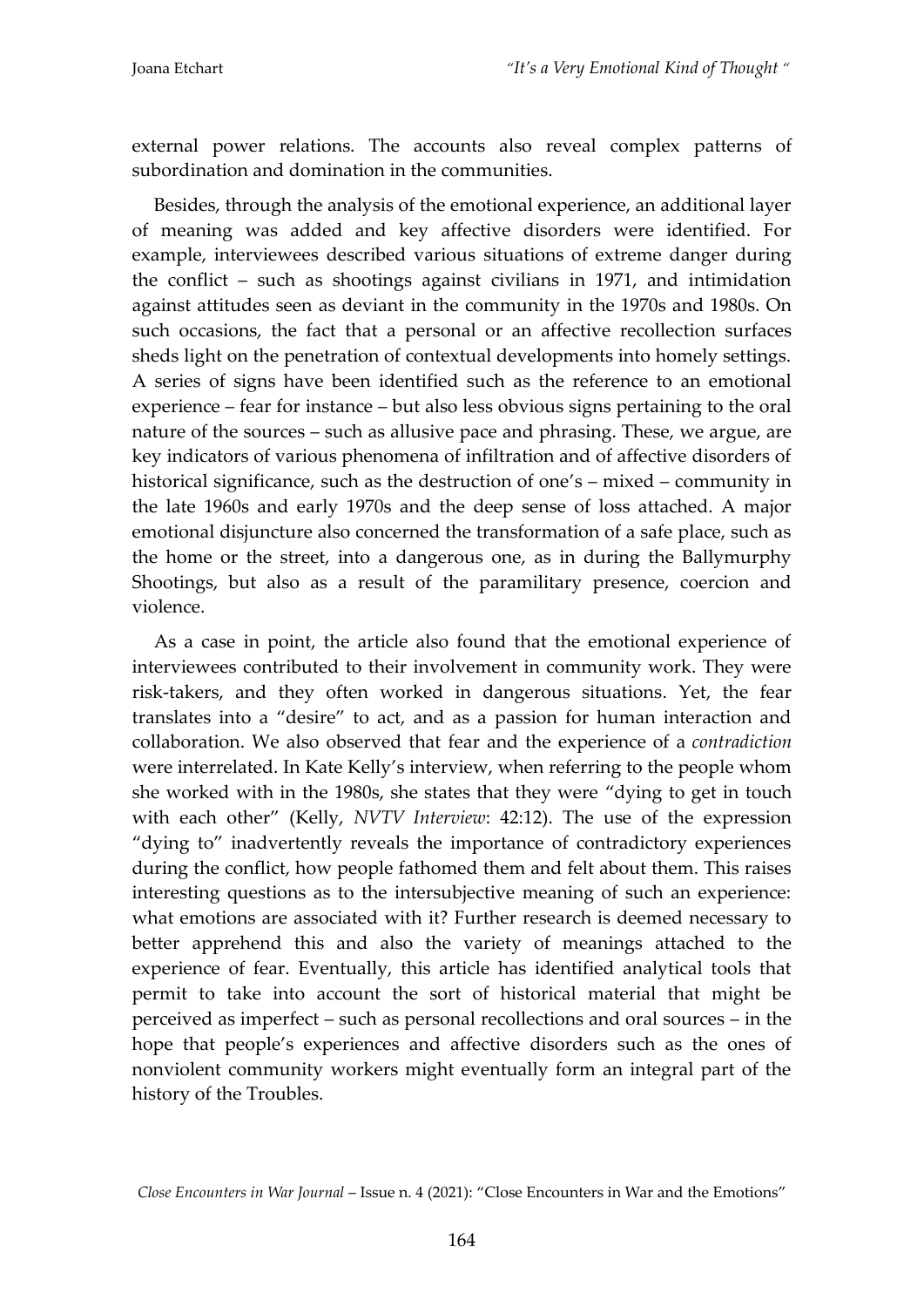## **References**

*Belfast Community Groups*. «Fortnight», September 1974.

- *May Blood (1938-)*. In *A Century of Women,*  <https://www.acenturyofwomen.com/may-blood/> (accessed on 1st December 2021).
- Alison, Miranda. *The Experience of Women in the IRA and UVF*. In *The Broken Elbow* (blog). 8 April 2016, [https://thebrokenelbow.com/2016/04/08/the](https://thebrokenelbow.com/2016/04/08/the-experience-of-women-in-the-ira-and-uvf/)[experience-of-women-in-the-ira-and-uvf/](https://thebrokenelbow.com/2016/04/08/the-experience-of-women-in-the-ira-and-uvf/) (accessed on 1st December 2021).

Blood, May. *Watch My Lips, I'm Speaking!*. Dublin: Gill & Macmillan, 2007.

- Boddice, Rob. *The History of Emotions*. Manchester: Manchester University Press, 2018.
- ――――. *A History of Feelings*. London: Reaktion Books, 2019.
- Bourke, Joanna. *Fear and Anxiety: Writing about Emotion in Modern History*. «History Workshop Journal», 55 (2003): 111-133.

――――. *Introduction*. «Journal of Contemporary History», 39, 4 (2004): 473-485.

Boyd, Andrew. *Holy War in Belfast*. Tralee: Anvil Books, 1970.

Bryson, Anna. *Victims, Violence, and Voice: Transitional Justice, Oral History, and Dealing with the Pas*t. «Hastings International and Comparative Law Review», 39, 2 (2016): 299-354.

――――. *"Whatever You Say, Say Nothing": Researching Memory and Identity in Mid-Ulster, 1945-1969*. «Oral History»*,* 35, 2 (2007): 45-56.

- Bryson, Anna and Others. *Addressing the Legacy of Northern Ireland's Past. The Model Bill Team's Response to the NIO Proposals*'. Belfast: Queen's University Belfast & CAJ edition, 2021.
- Cameron, John. *Disturbances in Northern Ireland. Report of the Commission Appointed by the Governor of Northern Ireland*. Belfast: HMSO, 1969.
- Cobain, Ian. *Ballymurphy Shootings: 36 Hours in Belfast That Left 10 Dead*. «The Guardian», 26 June 2014, [https://www.theguardian.com/uk](https://www.theguardian.com/uk-news/2014/jun/26/-sp-ballymurphy-shootings-36-hours-west-belfast-northern-ireland-10-dead)[news/2014/jun/26/-sp-ballymurphy-shootings-36-hours-west-belfast](https://www.theguardian.com/uk-news/2014/jun/26/-sp-ballymurphy-shootings-36-hours-west-belfast-northern-ireland-10-dead)[northern-ireland-10-dead](https://www.theguardian.com/uk-news/2014/jun/26/-sp-ballymurphy-shootings-36-hours-west-belfast-northern-ireland-10-dead) (accessed on 1st December 2021).
- Connla, Young. *John Turnley Remembered as Brave on Fortieth Anniversary of Murder*. «The Irish News», 4 June 2020, [https://www.irishnews.com/news/northernirelandnews/2020/06/04/news/joh](https://www.irishnews.com/news/northernirelandnews/2020/06/04/news/john-turnley-remembered-as-brave-on-fortieth-anniversary-of-murder-1962163/) [n-turnley-remembered-as-brave-on-fortieth-anniversary-of-murder-1962163/](https://www.irishnews.com/news/northernirelandnews/2020/06/04/news/john-turnley-remembered-as-brave-on-fortieth-anniversary-of-murder-1962163/) (accessed on 1st December 2021).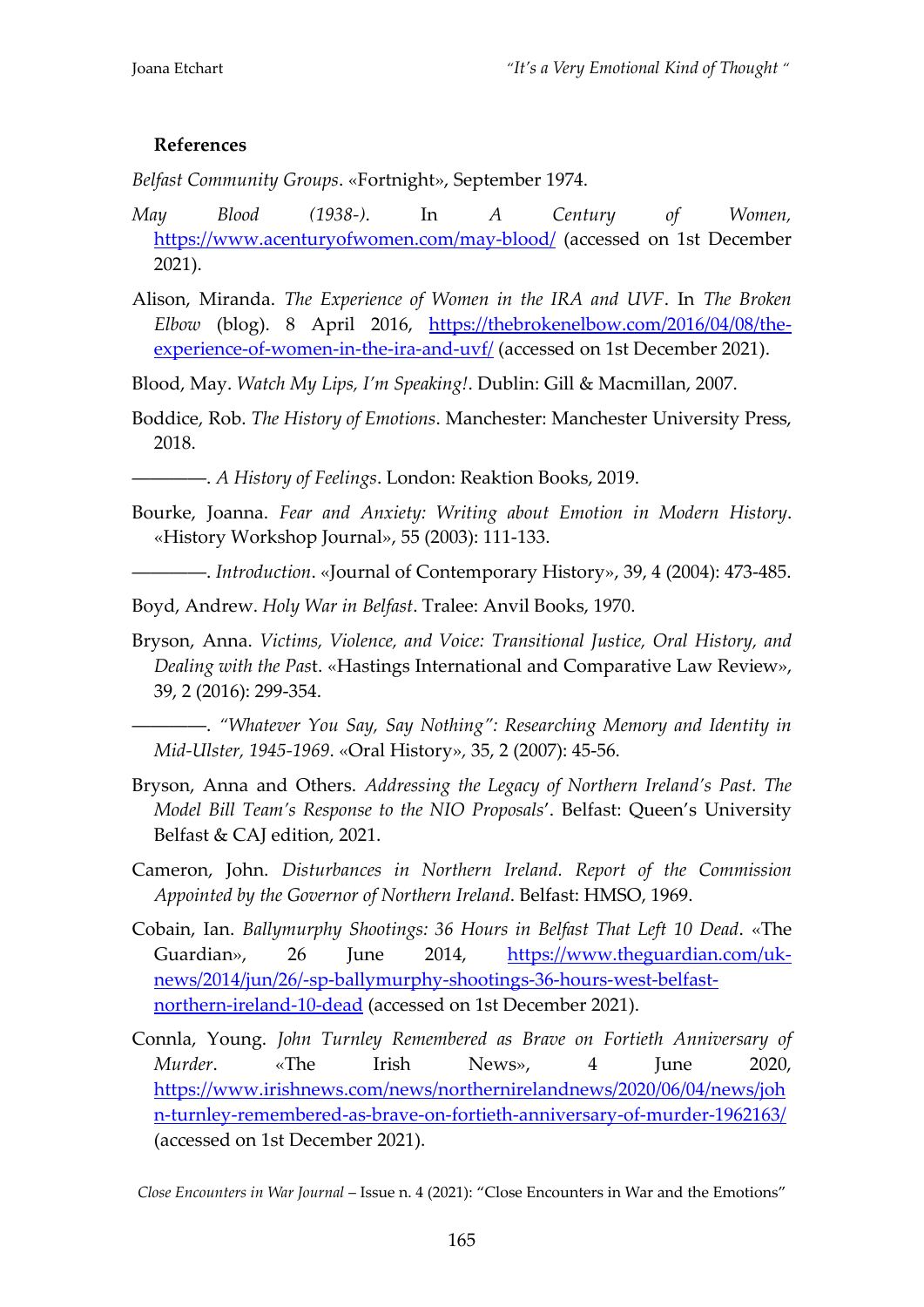De Paor, Liam. *Divided Ulster*. Harmondsworth: Penguin, 1970.

- Donahoe, Amanda. *Peacebuilding through Women's Community Development. Wee Women's Work in Northern Ireland*. Cham: Springer International Publishing & Palgrave Macmillan, 2017.
- Elliott, Marianne. *Hearthlands. A Memoir of the White City Housing Estate in Belfast*. Newtownards: The Blackstaff Press, 2017.
- Etchart, Joana. *Community Development: Origins and Hybridization in Northern Ireland*. «Revue Miroirs», 2 (2015): 139-152.

――――. *Path Dependency in Policy-Making in Northern Ireland: The First Community Relations Policies in 1969–1974*. «Irish Political Studies», 31, 4 (2016): 567-588.

――――. *Les premières politiques de réconciliation en Irlande du Nord (1969-1998). L'histoire d'un renoncement*. Brussels: Lang, 2017.

- Farset Community Think Tanks Project. *Grassroots Leadership (1), Recollections by May Blood and Joe Camplisson* (Island Pamphlets n. 70). Newtownabbey: Island Publications, 2005.
- Fitzduff, Mari. *Beyond Violence. Conflict Resolution Process in Northern Ireland*. UNU Policy Perspectives 7. Tokyo-New York: United Nations University Press, 2002.
- Griffiths, Hywel. *Paramilitary Groups and Other Community Action Groups in Northern Ireland Today*. «International Review of Community Development», 33-34 (1975): 189-206.
- Hall, Michael. *Introduction*. In *Grassroots Leadership (1). Recollections by May Blood and Joe Camplisson*. Island Pamphlets 70. Newtownabbey: Island Publications, 2005.
- Hamber, Brandon and Gráinne Kelly. *Practice, Power and Inertia: Personal Narrative, Archives and Dealing with the Past in Northern Ireland*. «Journal of Human Rights Practice», 8, 1, (2016): 25-44.
- Hennessey, Thomas. *The Evolution of the Troubles, 1970-72*. Dublin-Portland: Irish Academic Press, 2007.
- Judicial Communications Office. *Summary of Findings – In the Matter of a Series of Deaths That Occurred in August 1971 at Ballymurphy – West Belfast*. Belfast: Royal Courts of Justice, 2021.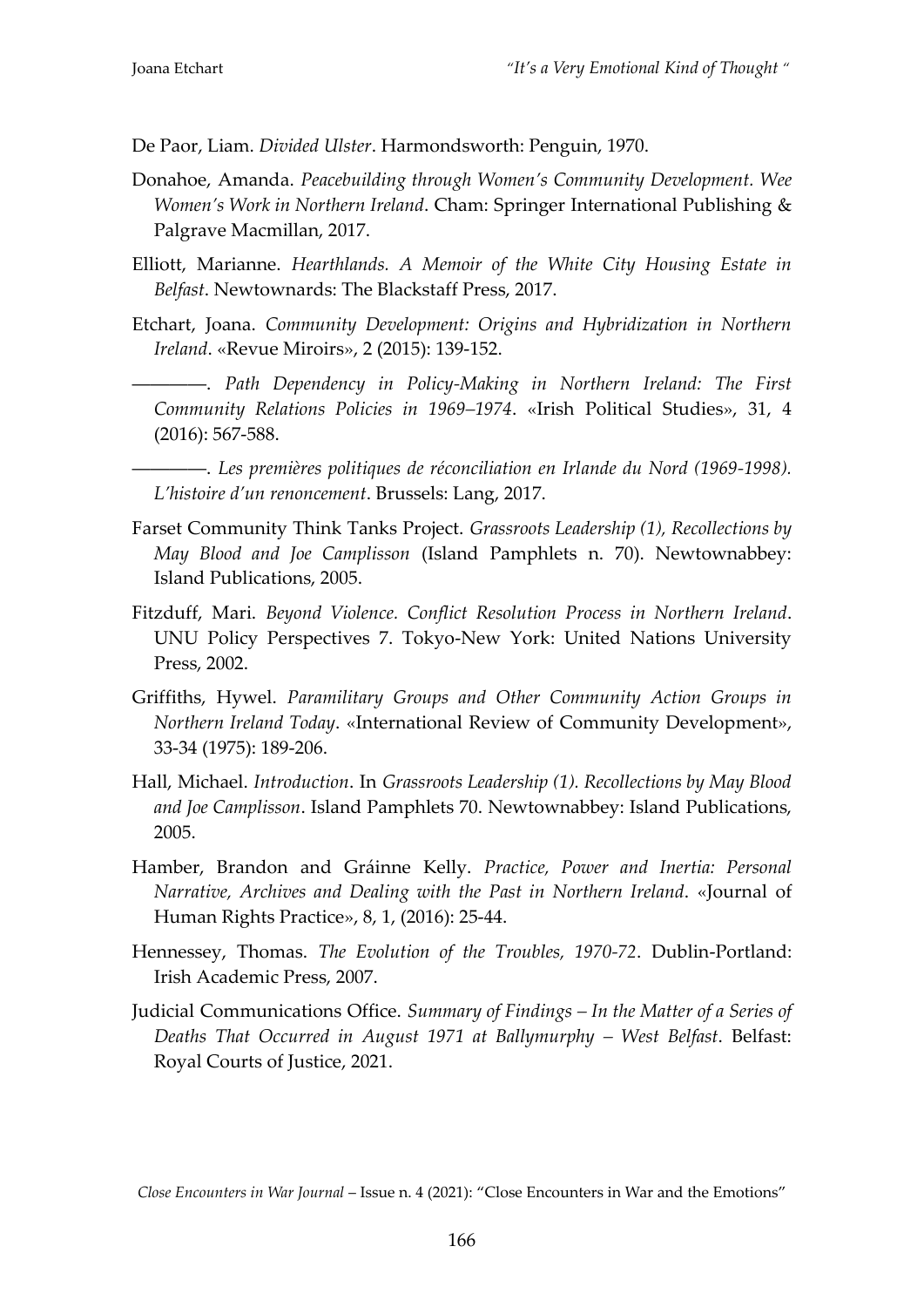- McCleery, Martin. *Operation Demetrius and Its Aftermath. A New History of the Use of Internment without Trial in Northern Ireland, 1971-75*. Manchester: Manchester University Press, 2019.
- McCready, Sam. *Empowering People. Community Development and Conflict 1969- 1999*. Belfast: The Stationery Office, 2001.
- McEvoy, Kieran. *The Legacy of the Troubles and the Law*. «The Irish Times», 30 March 2018, [https://www.irishtimes.com/news/politics/the-legacy-of-the](https://www.irishtimes.com/news/politics/the-legacy-of-the-troubles-and-the-law-1.3445735)[troubles-and-the-law-1.3445735](https://www.irishtimes.com/news/politics/the-legacy-of-the-troubles-and-the-law-1.3445735) (accessed on 1st December 2021).
- McGarry, John and Brendan O'Leary. *Explaining Northern Ireland. Broken Images*. Oxford: Blackwell, 1995.
- Mitchell, Christopher. *Joe Camplisson (1929-2021): An Appreciation*. George Mason University, 2021, [https://www2.gmu.edu/news/2021-07/joe](https://www2.gmu.edu/news/2021-07/joe-camplisson-1929-2021-appreciation)[camplisson-1929-2021-appreciation](https://www2.gmu.edu/news/2021-07/joe-camplisson-1929-2021-appreciation) (accessed on 1st December 2021).
- NICRC Research Unit. *Flight, A Report on Population Movement in Belfast during August 1971*. Belfast: NICRC, 1971.
- Northern Visions TV. *Interviews with Des Wilson (2009), May Blood (2009), Kate Kelly (2010) and Joanna McMinn (2011)*. In *Our Generation Project*. <http://ourgeneration.northernvisions.org/> (accessed on 1st December 2021).
- Plamper, Jan. *The History of Emotions. An Introduction*. Oxford: Oxford University Press, 2015.
- Portelli, Alessandro. *The Order Has Been Carried out. History, Memory, and Meaning of a Nazi Massacre in Rome*. Basingstoke: Palgrave Macmillan, 2003.

――――. *The Peculiarities of Oral History*. «History Workshop», 12 (1981): 96- 107.

- Prince, Simon and Geoffrey Warner. *Belfast and Derry in Revolt. A New History of the Start of the Troubles*. New revised edition. Newbridge: Irish academic press, 2019.
- Sachs, Albie. *The South African Truth Commission*. «Montana Law Review» 63, 2 (2002): 25-38.
- Scarman, Leslie George. *The Scarman Report. Violence and Civil Disturbances in Northern Ireland in 1969, Report of Tribunal of Inquiry*. Belfast: HMSO, 1972.
- Scott, Bede. *Affective Disorders. Emotion in Colonial and Postcolonial Literature*. Liverpool: Liverpool University Press, 2019.
- Trevor-Roper, Hugh. *Why Ulster Fights?* «Réalités» (1969).